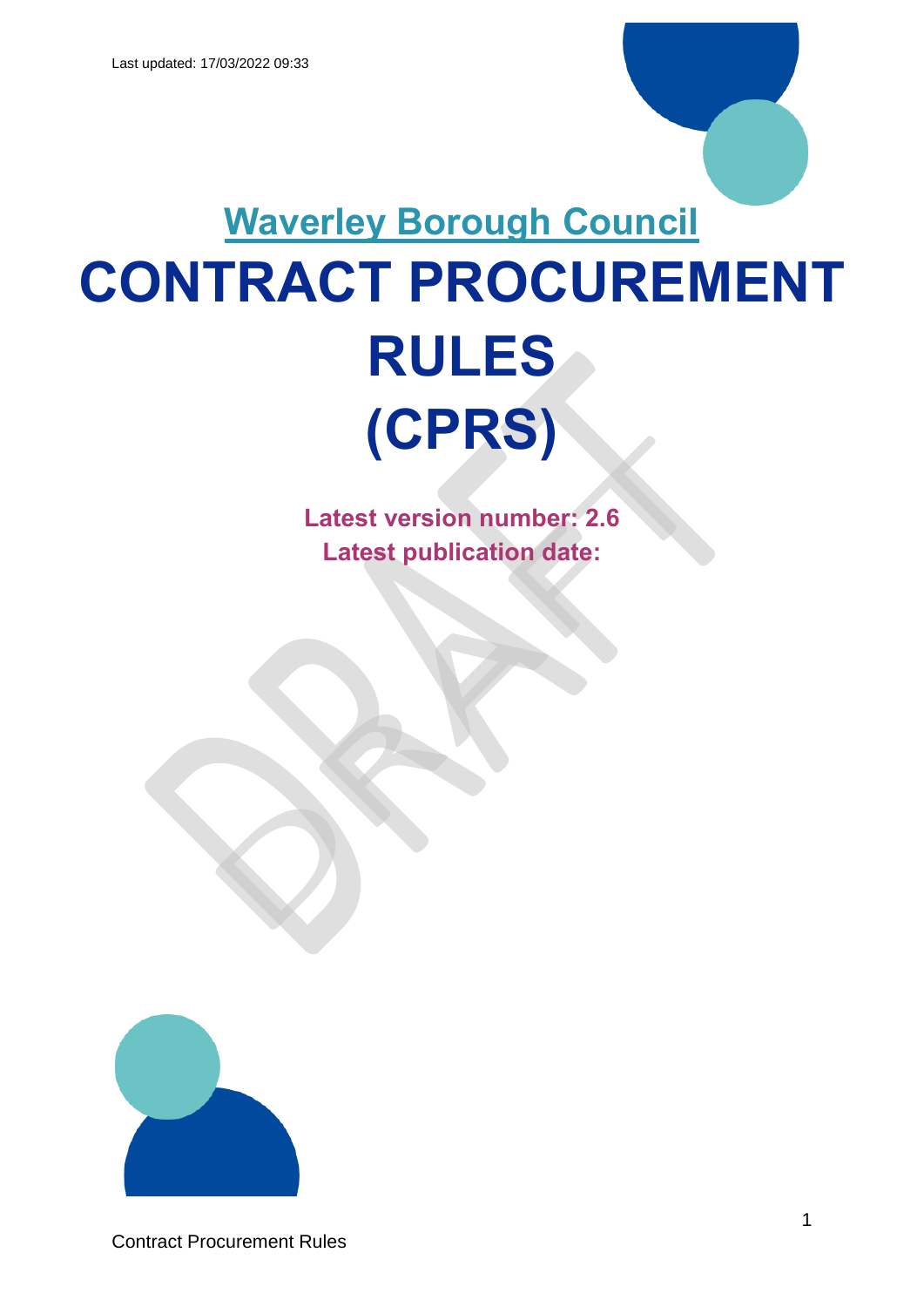# <span id="page-1-0"></span>**DOCUMENT INFORMATION & GOVERNANCE**

| <b>Approving</b><br><b>Body</b> | <b>Approval</b><br>route<br>requirement | <b>Publication</b><br><b>Type</b> | <b>Publication</b><br>requirement | <b>Review</b><br>frequency | <b>Document</b><br>owner | <b>Next</b><br><b>Review</b><br><b>Date</b> |
|---------------------------------|-----------------------------------------|-----------------------------------|-----------------------------------|----------------------------|--------------------------|---------------------------------------------|
| Audit                           | Audit                                   | Internal/                         | Constitutes                       | Annual                     | <b>PT</b>                | 1 year                                      |
| Committee                       | recommend                               | external                          | part of the                       |                            |                          | after full                                  |
|                                 | approval at                             |                                   | councils                          |                            |                          | council                                     |
|                                 | council                                 |                                   | constitutional                    |                            |                          | approval                                    |
|                                 |                                         |                                   | framework                         |                            |                          |                                             |

# **Approval & Publication:**

# **Version Control Information:**

| <b>Version</b> | <b>Version Status</b><br>(Draft, Approved<br>/Published Internally<br>or Externally) | <b>Date</b> | <b>Version Comment</b>                    | <b>Version</b><br><b>Author</b> |
|----------------|--------------------------------------------------------------------------------------|-------------|-------------------------------------------|---------------------------------|
| V2.5           | <b>Existing version</b>                                                              | 18/02/2020  | <b>Council Approval February 2020</b>     | <b>PT</b>                       |
| V2.6           | Update - Draft                                                                       | 24/02/2022  | Approved by Management Board              | <b>PT</b>                       |
| v              | Approved Draft                                                                       |             | Approved by the Audit Committee           |                                 |
| v              | Final Approval                                                                       |             | <b>Council Approval &amp; Publication</b> |                                 |

# **Impact Assessments and Consideration:**

| <b>Impact Assessment Type</b>     | <b>Required / Not Required</b> |
|-----------------------------------|--------------------------------|
| <b>Equality Impact Assessment</b> | Not Required                   |
| Data Protection Impact Assessment | <b>Not Required</b>            |
| <b>Climate Change</b>             | <b>Not Required</b>            |

# **Contents**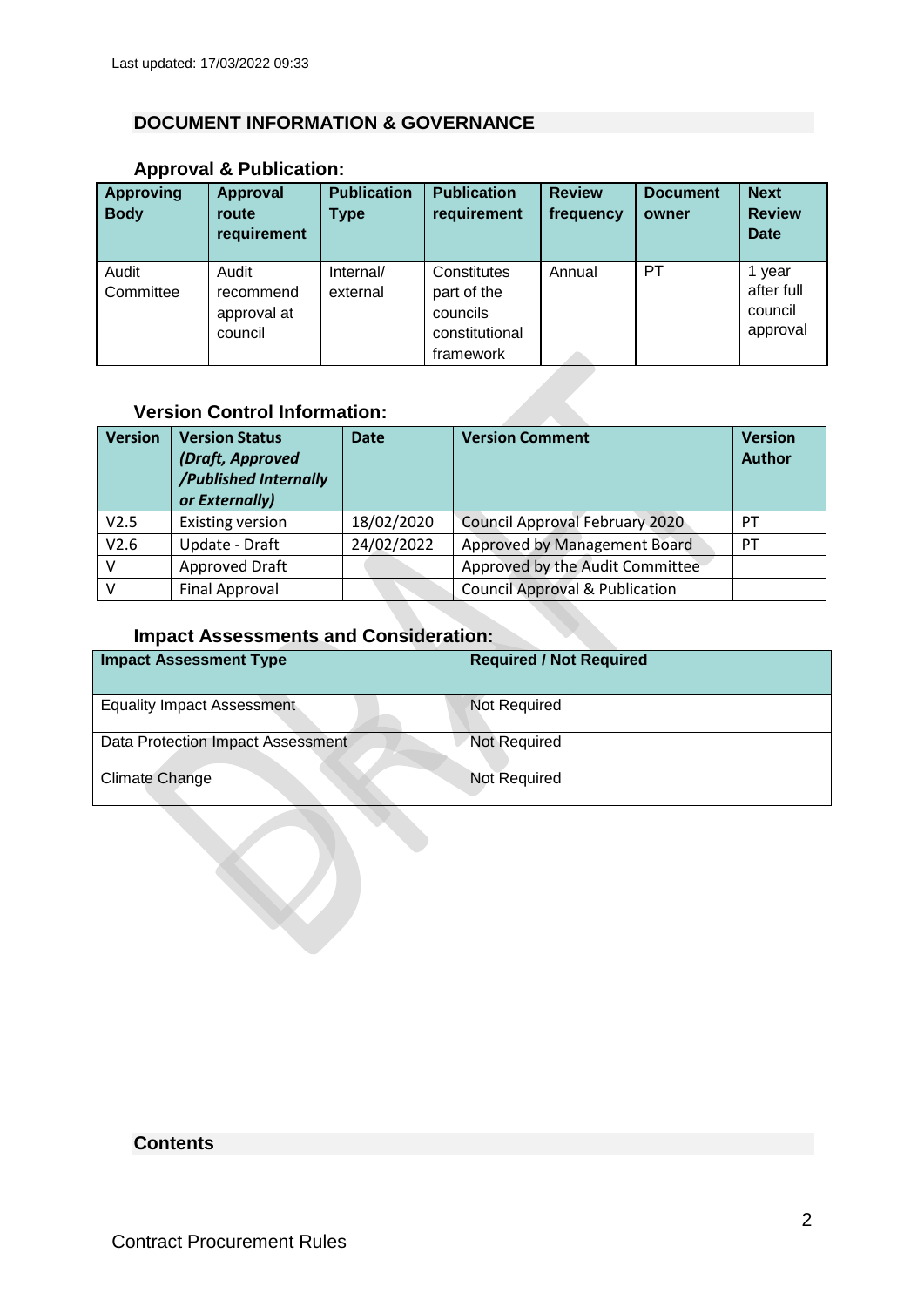| 1 <sub>1</sub> |                                                                          |  |
|----------------|--------------------------------------------------------------------------|--|
| 2.             |                                                                          |  |
| 3.             |                                                                          |  |
| 4.             |                                                                          |  |
| 5.             |                                                                          |  |
| 6.             |                                                                          |  |
| 7.             |                                                                          |  |
| 8.             |                                                                          |  |
| 9.             |                                                                          |  |
| 10.            |                                                                          |  |
|                |                                                                          |  |
| 11.            |                                                                          |  |
| 12.            |                                                                          |  |
| 14.            |                                                                          |  |
| 15.            |                                                                          |  |
| 16.            |                                                                          |  |
| 17.            |                                                                          |  |
| 18.            |                                                                          |  |
| 19.            |                                                                          |  |
|                |                                                                          |  |
| 20.            |                                                                          |  |
| 21.            |                                                                          |  |
| 22.            |                                                                          |  |
| 23.            |                                                                          |  |
|                |                                                                          |  |
| 24.            |                                                                          |  |
| 25.            |                                                                          |  |
| 26.            |                                                                          |  |
| 27.            |                                                                          |  |
|                |                                                                          |  |
| 28.            |                                                                          |  |
| 29.            |                                                                          |  |
| 30.            |                                                                          |  |
|                |                                                                          |  |
|                | Annex 1 - DECLARATION REGARDING CONFLICT OF INTEREST & CONFIDENTIALITY24 |  |

<span id="page-2-0"></span>**GENERAL**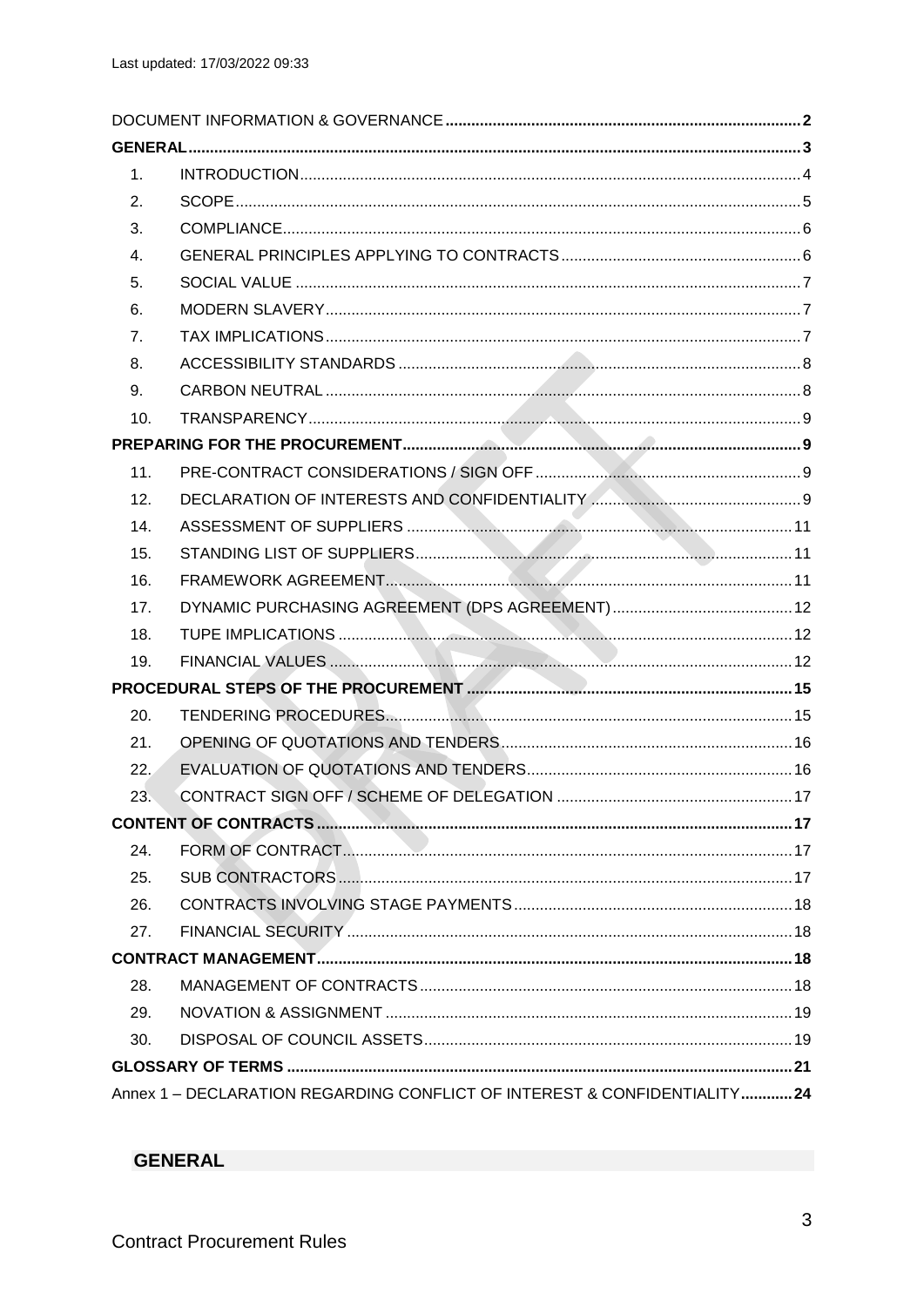# <span id="page-3-0"></span>**1. INTRODUCTION**

- 1.1 These CPRs set out the minimum requirements the council must follow when procuring and/or entering into Contracts for the supply of goods, works and services including consultants.
- 1.2 The CPRs are put in place to ensure that the council gets value for money for residents, complies with all legal requirements, minimises the risk of challenge / undue criticism, supports social value and sustainability and provides transparency as to how it spends public money.
- 1.3 All purchasing and resulting Contracts made by or on behalf of the council must also comply with:
	- 1.3.1 all applicable statutory provisions;
	- 1.3.2 The Public Contracts Regulations 2015 and The Concession Contracts Regulations 2016 and;
	- 1.3.3 the council's Constitution, Financial Regulations, Scheme of Delegation and Authorised Signatory List as well as all relevant council policies.
- 1.4 The Procurement Officer is responsible for ensuring the CPRs are up to date and reflect current legislation.
- 1.5 The Section 151 Officer (referred to as the S151 Officer) is ultimately responsible for the content of the CPRs.
- 1.6 The thresholds for publishing higher value contracts in accordance the Public Contract Regulations 2015 (PCR) as of 1 January 2022 are £213,477 for Goods and Services and £5,336,937 for Works contracts, both values should be calculated inclusive of VAT.
- 1.7 The Council welcomes comments and feedback on its policies and procedures. Please contact the council procurement officer at **Procurement@waverley.gov.uk** name if you have any comments.
- 1.8 Related Council Policies Finance Regulations (insert hyperlink)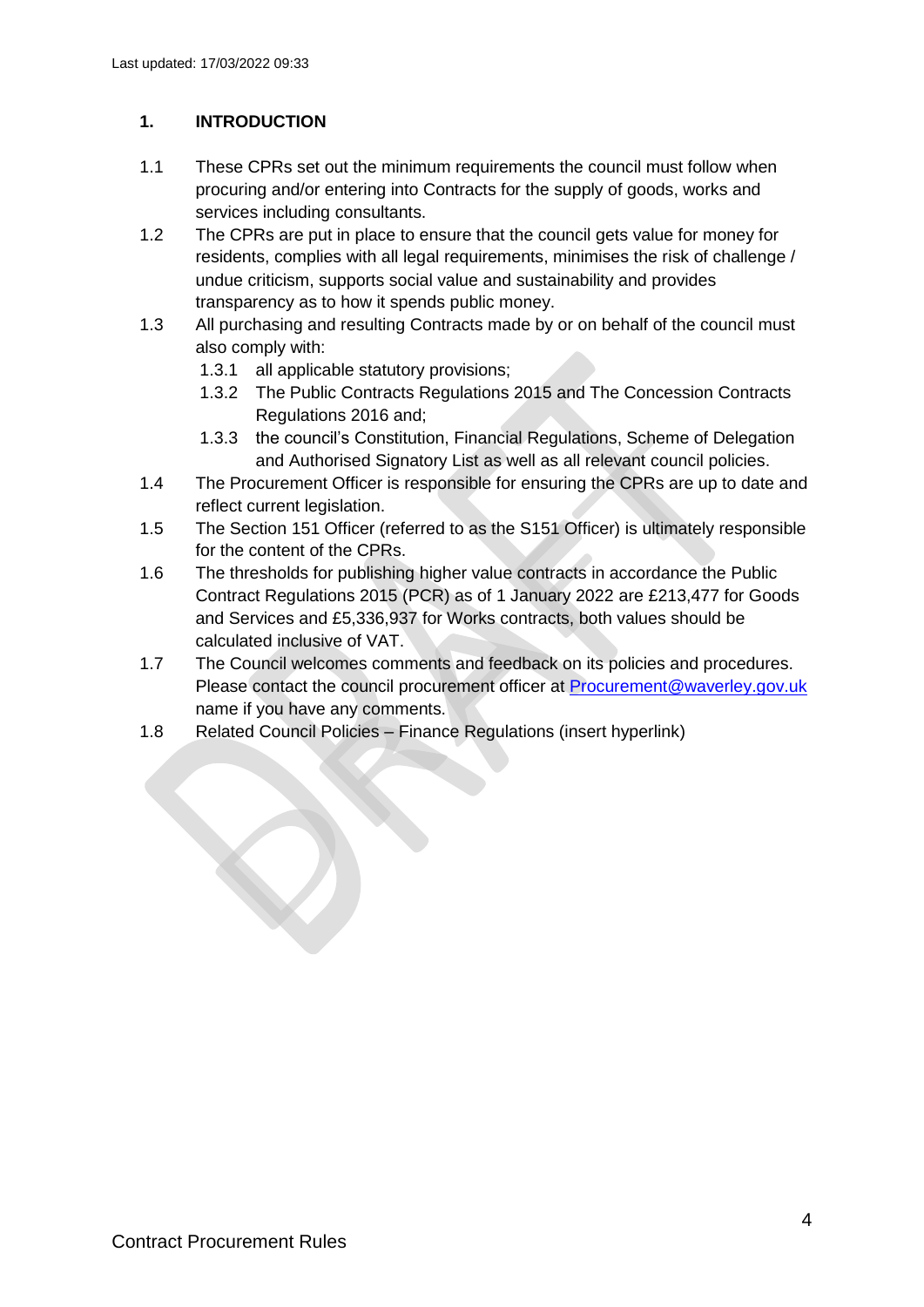# <span id="page-4-0"></span>**2. SCOPE**

### 2.1 These CPRs do not apply to the following types of Contract:

| <b>Type of Contract</b>                                                                                                                                                                                                                                                                                                                                                                                                                           | <b>Policy/ Law which covers Contracts</b><br>out of scope                                                                                                                                                                                           |
|---------------------------------------------------------------------------------------------------------------------------------------------------------------------------------------------------------------------------------------------------------------------------------------------------------------------------------------------------------------------------------------------------------------------------------------------------|-----------------------------------------------------------------------------------------------------------------------------------------------------------------------------------------------------------------------------------------------------|
| Contracts of employment for permanent / fixed<br>term employees / agency staff                                                                                                                                                                                                                                                                                                                                                                    | HR / Recruitment policies                                                                                                                                                                                                                           |
| Land transactions                                                                                                                                                                                                                                                                                                                                                                                                                                 | In accordance with the Local Government<br>act 1972/ Housing act 1985 or any related<br>acts or authorities                                                                                                                                         |
| Where the Contract relates to a financial<br>transaction                                                                                                                                                                                                                                                                                                                                                                                          | Not subject to competition due to their<br>nature                                                                                                                                                                                                   |
| Works orders placed with statutory undertakers                                                                                                                                                                                                                                                                                                                                                                                                    | Not subject to competition due to their<br>nature                                                                                                                                                                                                   |
| Grants being given by the council                                                                                                                                                                                                                                                                                                                                                                                                                 | Governed by Grant Funding -Service<br>Level Agreements                                                                                                                                                                                              |
| Contracts for goods and services which have<br>been dealt with or jointly procured by another<br>local authority, public sector consortium or<br>collaboration of which the council is a party but<br>where the council is not the lead authority and the<br>Contract is to be procured in accordance with the<br>applicable Contract standing orders of that public<br>authority. Contract sign off thresholds still apply to<br>such contracts. | The procurement of Contracts of this<br>nature will be governed by the<br>Constitution of the Contracting / lead<br>authority                                                                                                                       |
| Orders for goods and services placed against a<br>call-off Contract or Framework Agreement where<br>the call-off Contract or Framework Agreement has<br>been awarded in accordance with these CPRs                                                                                                                                                                                                                                                | The establishment of the call-off Contract<br>or Framework Agreement will be governed<br>by the CPRs in the first instance, as such<br>any call offs / mini competitions ran under<br>such agreement will have already<br>complied with these CPRS. |
| Where good, services or works are awarded as a<br>result of a declared emergency as authorised by<br>the Emergency Planning and Resilience Officer,<br>where any Contracts awarded are not to exceed<br>the estimated period of recovery                                                                                                                                                                                                          | Business continuity management policy                                                                                                                                                                                                               |
| Where the Chief Executive has activated the<br>council's 'Emergency Plan' or a business<br>recovery plan (as outlined in the business<br>continuity management strategy) in response to a<br>Major Incident being declared by resilience<br>partners                                                                                                                                                                                              | Business continuity management policy                                                                                                                                                                                                               |

2.2 All other Contracts made by or on behalf of the council must comply with these CPRs unless there is an Exception, Waiver or Joint Commissioning (CPR 13).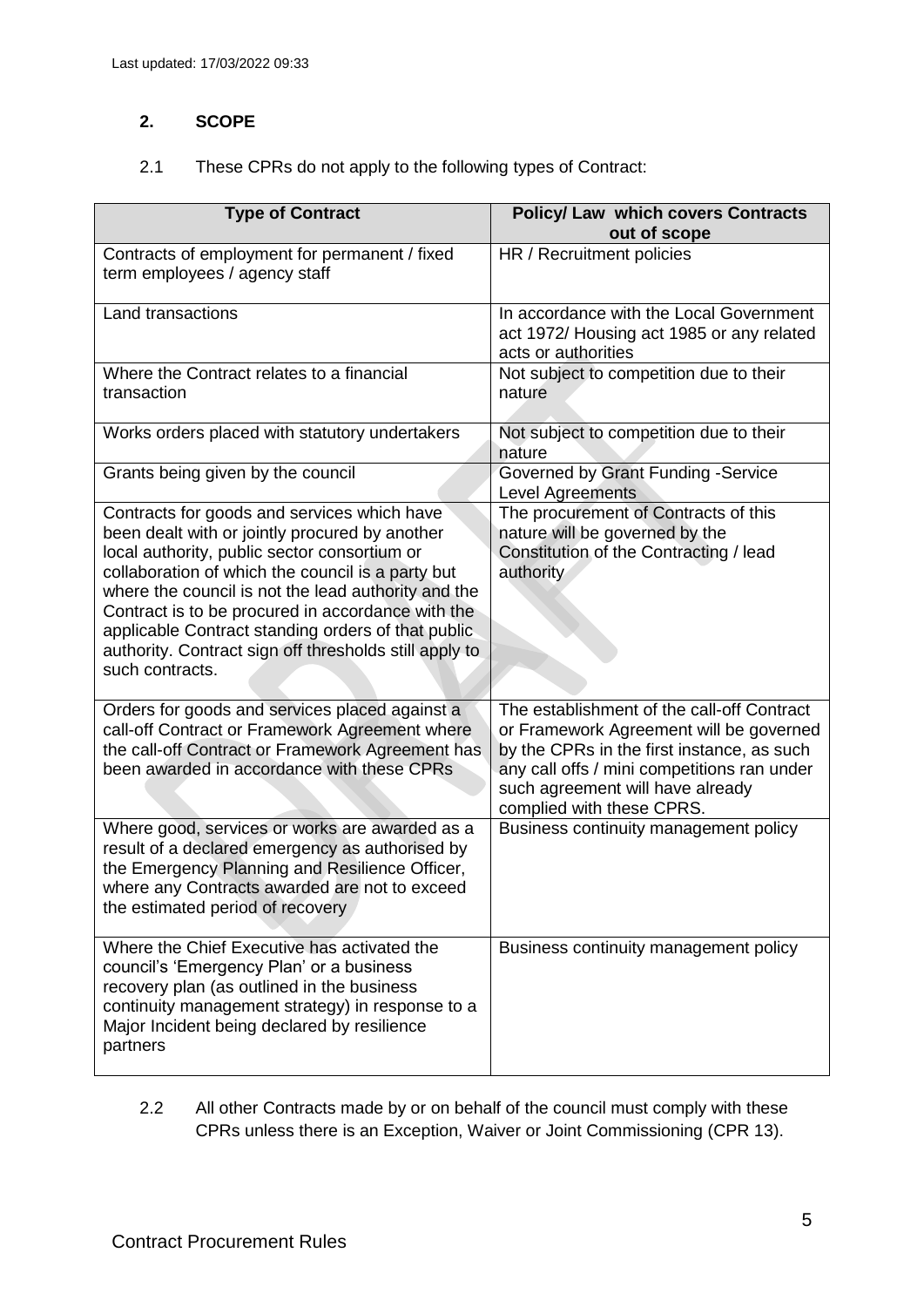# <span id="page-5-0"></span>**3. COMPLIANCE**

- 3.1 Any members of staff or external supplier purchasing on behalf of the council is expected to comply with these CPRs.
- 3.2 Where there is evidence of deliberate non-compliance with the CPRs disciplinary action may be taken.
- 3.3 Staff must not deliberately break down a Contract with the intention of disaggregating spend for the purpose of avoiding the appropriate governance.

### <span id="page-5-1"></span>**4. GENERAL PRINCIPLES APPLYING TO CONTRACTS**

- 4.1 There are four financial value thresholds, Threshold 1: £0-£4,999, Threshold 2: £5,000- £24,999, Threshold 3: £25,000–£99,000 and Threshold 4: £100,000+.
- 4.2 All Contracts must be in writing (which can include emails for Contracts valued within Threshold 1).
- 4.3 The value of any Contract must be determined by its aggregate or total spend forecast.
- 4.4 For every Contract estimated to be within Threshold 1, quotations and tenders may be sought using the council's electronic tendering portal, the South East Shared Services e-sourcing Portal provided by "In-Tend", otherwise quotes can be solicited via email.
- 4.5 For every Contract estimated to be within Threshold 2 or above, all quotations and tenders must be sought using the council's electronic tendering portal, the South East Shared Services e-sourcing Portal provided by "In-Tend".
- 4.6 In the case of recurring procurements for the same goods and services, prior written approval from the S151 Officer must be obtained in order to request quotations from the same suppliers on more than three consecutive occasions.
- 4.7 Details of all Contracts awarded valued at £5,000 and above more must be added to the council's Contract Register on the E-tendering portal together with all supporting documentation.
- 4.8 With regards to thresholds 3-4 Tenders, no supplier may be awarded a Contract if this would result in 50% or more of that supplier's turnover being generated from the Council's Contracts, unless the prior written approval of the S151 Officer has been obtained.
- 4.9 Prior to any invoices being received a purchase/ official order must be raised on the council's official order system or Orchard (Housing Management System).
- 4.10 Prior to any procurement a contract manager shall be identified who will be responsible for ensuring the delivery of the contract.
- 4.11 These CPRs identify relevant legislation that may impact upon council procurements, the list of legislation identified is not exhaustive, and as such officers should satisfy themselves that there is no other legislation that may impact upon their procurements before proceeding.
- 4.12 There is always the possibility that additional services, goods or works which could not have been reasonably foreseen at the point of tendering may be required. In the case of Thresholds 1-2 this is permitted up to an additional 20% of the original contract value, where; there is sufficient budget, the need could not have been anticipated, it is in line with the original scope of the contract and the additional spend does not cause the total spend to exceed £25k. For thresholds 3 and 4 or for variances larger than 20% officers must follow the process as outlined in CPR 13.2.1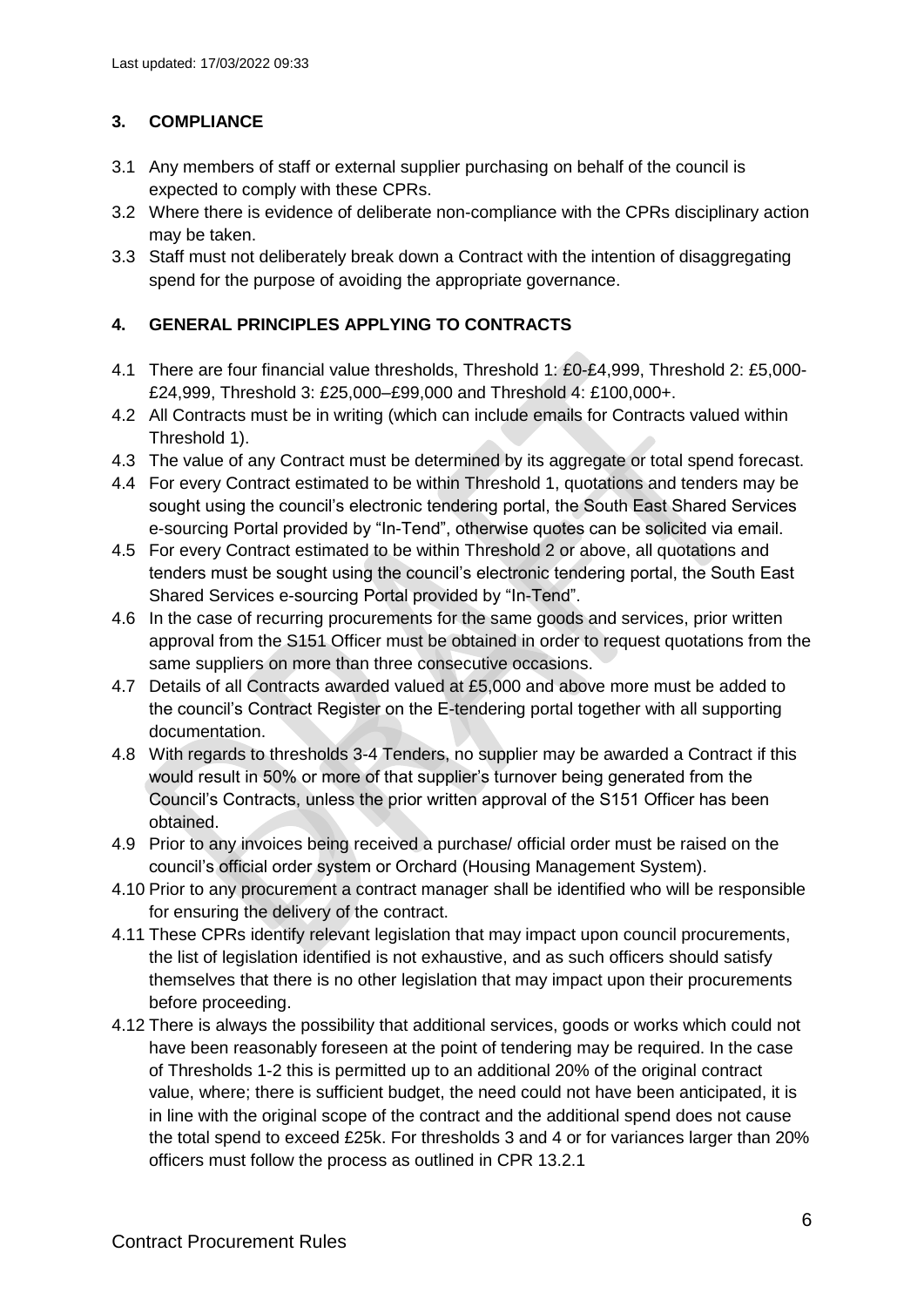# <span id="page-6-0"></span>**5. SOCIAL VALUE**

- 5.1 The Public Services (Social Value) Act 2012 places a requirement on people who commission, or buy, public services to consider securing added economic, social or environmental benefits for their local area.
- 5.2 The Act currently applies only to goods and service Contracts over the PCR threshold but shall be considered in all procurements where applicable.
- 5.3 Social value should form part of a bidder's commitments at tender stage and should be tailored to the subject nature of the contract being awarded

# <span id="page-6-1"></span>**6. MODERN SLAVERY**

- 6.1 The Modern Slavery Act 2015 was put in place to tackle modern slavery, defined in the act as slavery, servitude, forced or compulsory labour, human trafficking and exploitation.
- 6.2 While the council is not an in-scope organisation for the purpose of the act, officers shall ensure that proportionate due diligence is undertaken to certify that councilappointed contractors do not participate in modern slavery, either directly or within their supply chains.

# <span id="page-6-2"></span>**7. TAX IMPLICATIONS**

# 7.1 **Construction Industry Scheme (CIS)**

- 7.1.1 Under the Construction Industry Scheme (CIS), the council is required to deduct money from a subcontractor's payments and pass it to HMRC.
- 7.1.2 The deductions are considered an advance payment towards the subcontractor's tax and National Insurance and are an effort by HMRC to protect construction workers from false employment and minimise tax evasion in the construction industry.
- 7.1.3 Officers shall ensure when setting up a new contractor / subcontractor on the councils payment system that all CIS related information is provided to the accounts payable team in order to verify the details.
- 7.1.4 When receiving invoices for works where CIS deductions are being made, a breakdown of labour and materials should be provided, with evidence of the materials if possible.

# 7.2 **IR35**

- 7.2.1 IR35 relates to off-payroll working. This is where a supplier is operating and providing services for the council via an intermediary, such as a limited company, and were it not for that arrangement, they would be considered an employee and within IR35. It is the responsibility of the council to determine if IR35 applies or not. If it does apply the council (or fee payer if via an agency) would be responsible for making employment tax and National Insurance deductions.
- 7.2.2 HMRC have developed a toolkit for determining if a supplier is in scope of IR35 but the key considerations are: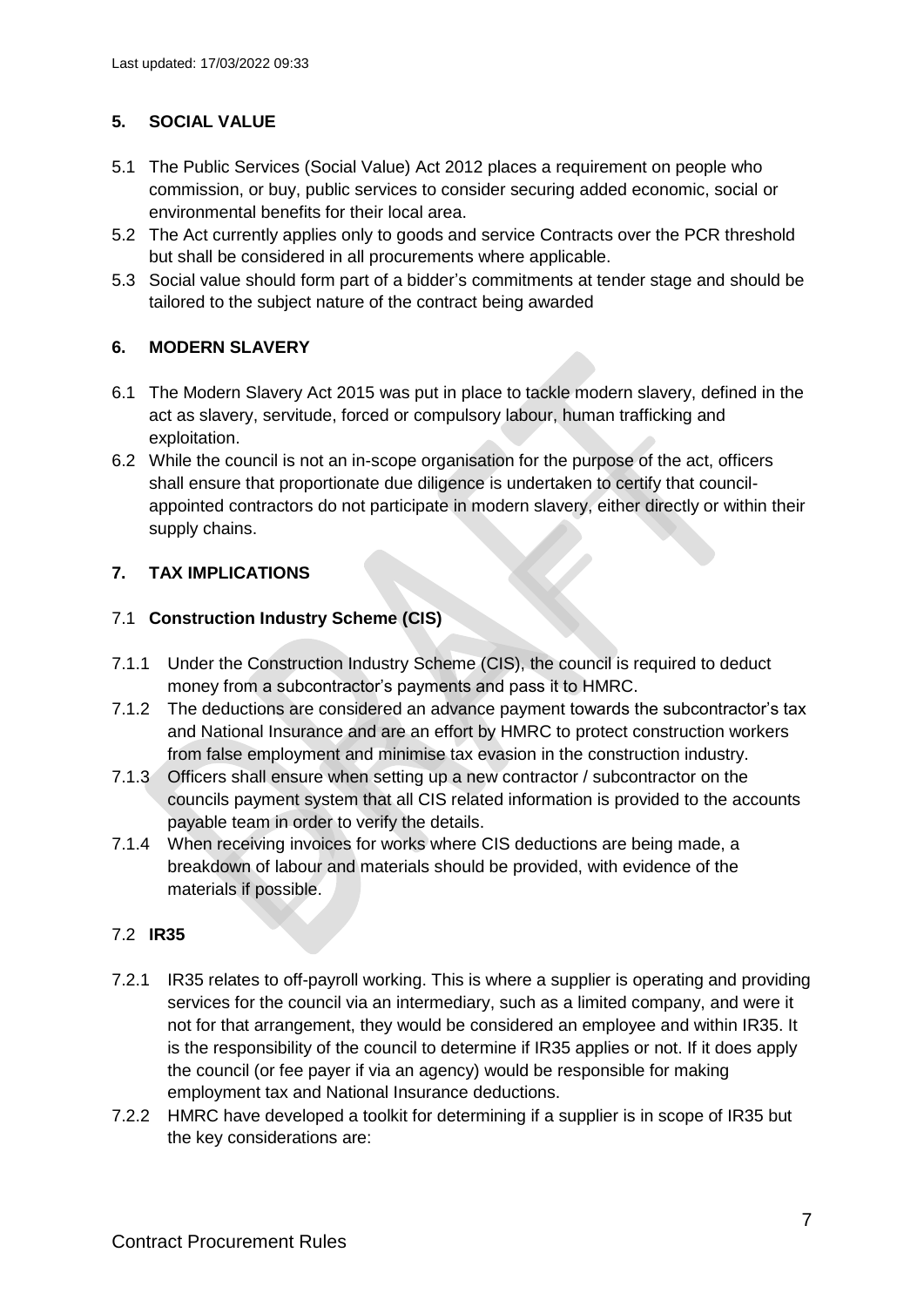- 7.2.2.1 Does the supplier have to carry out the work personally, as opposed to having the option of sending a suitably qualified / experienced replacement from within the same company?
- 7.2.2.2 Does the council have to provide the supplier with work, and/or does the supplier have to carry out any work that the council requires?
- 7.2.2.3 Does the council have control over how, where and when the supplier carries out the work?
- 7.2.3 While the HMRC toolkit and questionnaire are designed to establish the IR35 position, evidence must be retained to justify how that decision has been reached.
- 7.2.4 If the answers to 7.2.1.1 7.2.1.3, are yes, the supplier is likely to be in scope of IR35, so they would then be outside the scope of the CPRs as this would be considered an employment contract (either directly with us or through an agency or other employer), see CPR 2.1 (Scope). If the supplier is outside the scope of IR35 they should be considered a consultant and as such are bound by these CPRs i.e. competitive quotes must be obtained, and any subsequent appointments must be in conjunction with the council's consultancy terms and conditions, unless agreed otherwise by the relevant Head of Service.

# 7.3 **Reverse charge of VAT**

7.3.1 Domestic reverse charge affects the way VAT is collected and paid in the building and construction industry. This means the customer receiving the service will have to pay the VAT due to HMRC instead of paying the supplier. This will impact on procurements where the council is not the end user of the works. If officers think this may affect them then contact the Accountancy service for more information.

# <span id="page-7-0"></span>**8. ACCESSIBILITY STANDARDS**

8.1 Any procurement that will result in a public facing website where the council or a supplier on its behalf is presenting information relating to the council or services the council offer, must comply with the accessibility standards in both The Public Sector Bodies (Websites and Mobile Applications) (No. 2) Accessibility Regulations and Equality Act 2010. The Communications team should be consulted in the above circumstance.

# <span id="page-7-1"></span>**9. CARBON NEUTRAL**

- 9.1 Waverley Borough Council has an ambition of being a carbon neutral council by 2030. As such for every procurement within the scope of these CPRs, the environmental impact must be considered when drafting the specification, the emphasis should be placed on minimising the carbon footprint with a view to offsetting the carbon impact where minimising cannot be achieved. The use of renewable energy or low carbon technologies should be stipulated where applicable.
- 9.2 Suppliers being invited to participate in material Waverley procurement exercises (Threshold 4) shall be required to assess and document all measures that they are taking to reduce the carbon footprint of their operations, both in the delivery of the council contract and wider business operations. Where legally permissible Waverley shall take these measures into considerations when evaluating competitive tenders.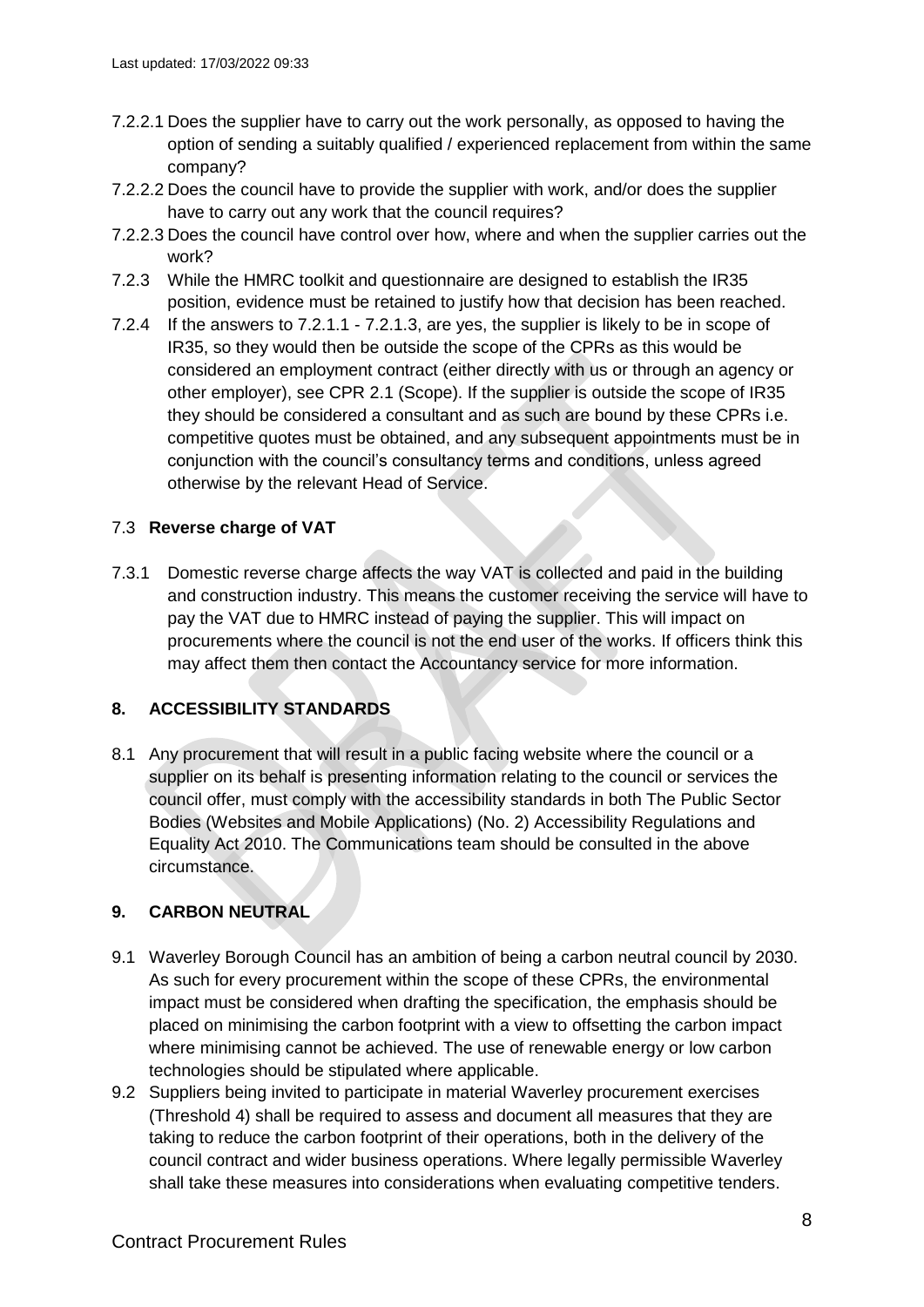### <span id="page-8-0"></span>**10. TRANSPARENCY**

- 10.1 **Publication of spend, Contract opportunities and awards –** in accordance with government requirements we publish all council expenditure with suppliers that exceeds £500 and post all Contracts valued at £5,000 and above on our publicly accessible Contracts register, this can be found on the councils public website. Any advertised opportunity valued over £25,000 must be advertised on Contracts finder, for Contracts over £25,000 a Contract award notice must also be published. For PCR threshold contracts, the contract notice and award notice must be published on the Find a Tender Service.
- 10.2 **Freedom of Information –** in accordance with the Freedom of Information Act (FOIA) 2000 and Environmental Information Regulations (EIR) 2004, we have an obligation to publish specific information and to provide information to members of the public upon request. By exception confidential or commercially sensitive information may be withheld. Suppliers should be given the opportunity to identify areas of their tender submission they do not wish to be disclosed.

# <span id="page-8-1"></span>**PREPARING FOR THE PROCUREMENT**

### <span id="page-8-2"></span>**11. PRE-CONTRACT CONSIDERATIONS / SIGN OFF**

- 11.1 Before commencing a procurement process, officers must ensure:
- 11.1.1 They have conducted an options appraisal and that a procurement is required
- 11.1.2 that there is adequate budgetary provision for the goods, services or works that they are procuring
- 11.1.3 that they have the appropriate level of (delegated) authority to procure the goods or services on behalf of the council
- 11.1.4 that there is no existing Contract or framework that is appropriate and that
- 11.1.5 where appropriate they have engaged with the procurement officer
- 11.1.6 that each tender package / request for quotation be accompanied by a comprehensive specification
- 11.1.7 an assessment, appropriate to the scale and scope of the Contract, of associated risks shall be undertaken by competent officers or consultants to include, but not limited to, technical, commercial, health and safety and reputational risks posed to the council.

### <span id="page-8-3"></span>**12. DECLARATION OF INTERESTS AND CONFIDENTIALITY**

- 12.1 **Declaration of Interests -** During the procurement process, if an officer becomes aware that they have an interest (see the councils Code of Conduct) in a Contract which the council has entered into, or proposes to enter into, their interest must be recorded on the Declaration of Interests form (Annex 1). If an external party is involved in the preparation of a procurement, they should complete this form before commencing any work.
- 12.2 **Confidentiality -** Information obtained during the tender process should be considered confidential, information received during this time should not be shared with other bidders in any circumstances except where relevant when providing feedback.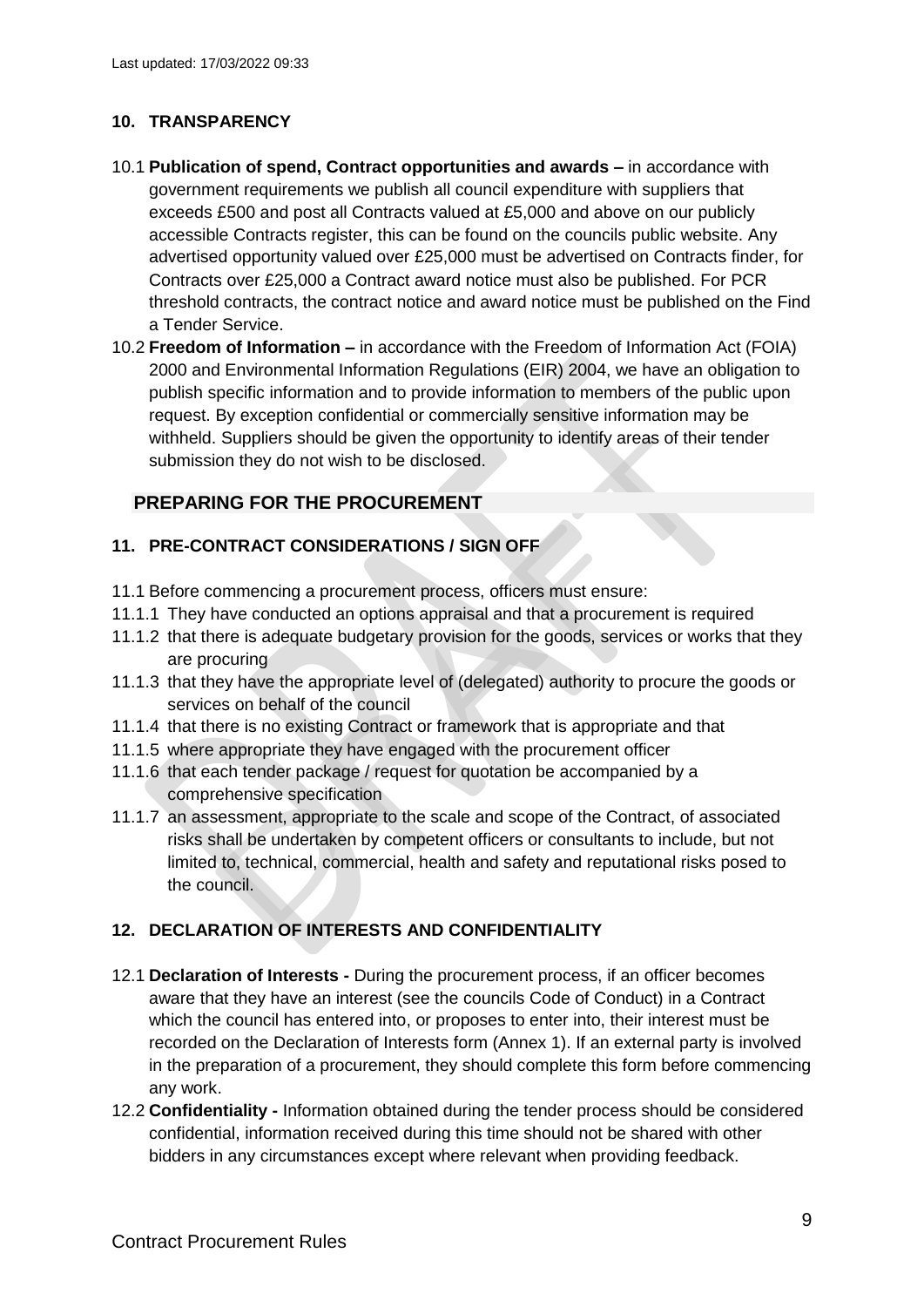# **13. EXCEPTIONS, WAIVERS AND JOINT COMMISSIONING**

- 13.1 The CPRs will not apply in the circumstances set out in CPRs 13.2 (Exceptions) 13.3 (Waivers), or 13.4 (Joint Commissioning) provided that the S151 Officer has given his prior approval to the exception, waiver or joint commissioning before the Contract is entered into. Requests must be made using the Exceptions, Waivers and Joint Commissioning request form which will then logged on a central database.
- 13.2 **Exceptions** there may be an exception to the CPRs where:
- 13.2.1 there is an extension to the duration and/or value of an existing Contract that does not contain a provision for extension provided that the extension is (i) on the same terms as the original Contract and (ii) adequate budgetary provision has been made. Where an extension concerns an PCR Threshold contract or where an extension would lead to a contract falling within the relevant PCR threshold the prior written approval of the Executive is required to award the proposed extension.
- 13.2.2 there is insufficient credible competition and the S151 Officer has agreed the competition assessment.
- 13.2.3 there is a variation (additional work) to an existing Contract where the variation is outside the scope of the Contract but it would be inappropriate to offer the additional work to competition; or
- 13.2.4 the S151 Officer is satisfied that it is appropriate for a single tender or quotation and that;
- 13.2.4.1 it does not breach the council's statutory obligations,
- 13.2.4.2 the request considers the requirements of CPR 4, GENERAL PRINCIPLES APPLYING TO CONTRACTS
- 13.2.4.3 there is adequate and appropriate reason for awarding a Contract without competition,
- 13.2.4.4 the award of a Contract would provide good value for money and shall specify the evidence to be supplied to evidence this,
- 13.2.4.5 the necessary checks regarding the proposed Contractor have been undertaken in accordance with CPR 14 ASSESSMENT OF SUPPLIERS (as appropriate) and that the results do not indicate that a Contract award presents an undue risk to the council, and
- 13.2.4.6 an assessment of any associated risks has been undertaken.
- 13.3 **Waivers** –the CPRs may be waived only in exceptional circumstances where:
- 13.3.1 there is a demonstrable and justifiable need to waive or vary one or more of the CPRs on the grounds of urgency; and
- 13.3.2 if the estimated value of the Contract falls below the PCR threshold the prior written approval of the S151 Officer has been obtained; or
- 13.3.3 if the estimated value of the Contract falls within the relevant PCR threshold the S151 Officer has obtained the prior written approval of the Executive.
- 13.4 **Joint Commissioning** –the CPRs may be waived for Contracts where the council:
- 13.4.1 seeks to jointly deliver services in partnership with other local authorities or organisations.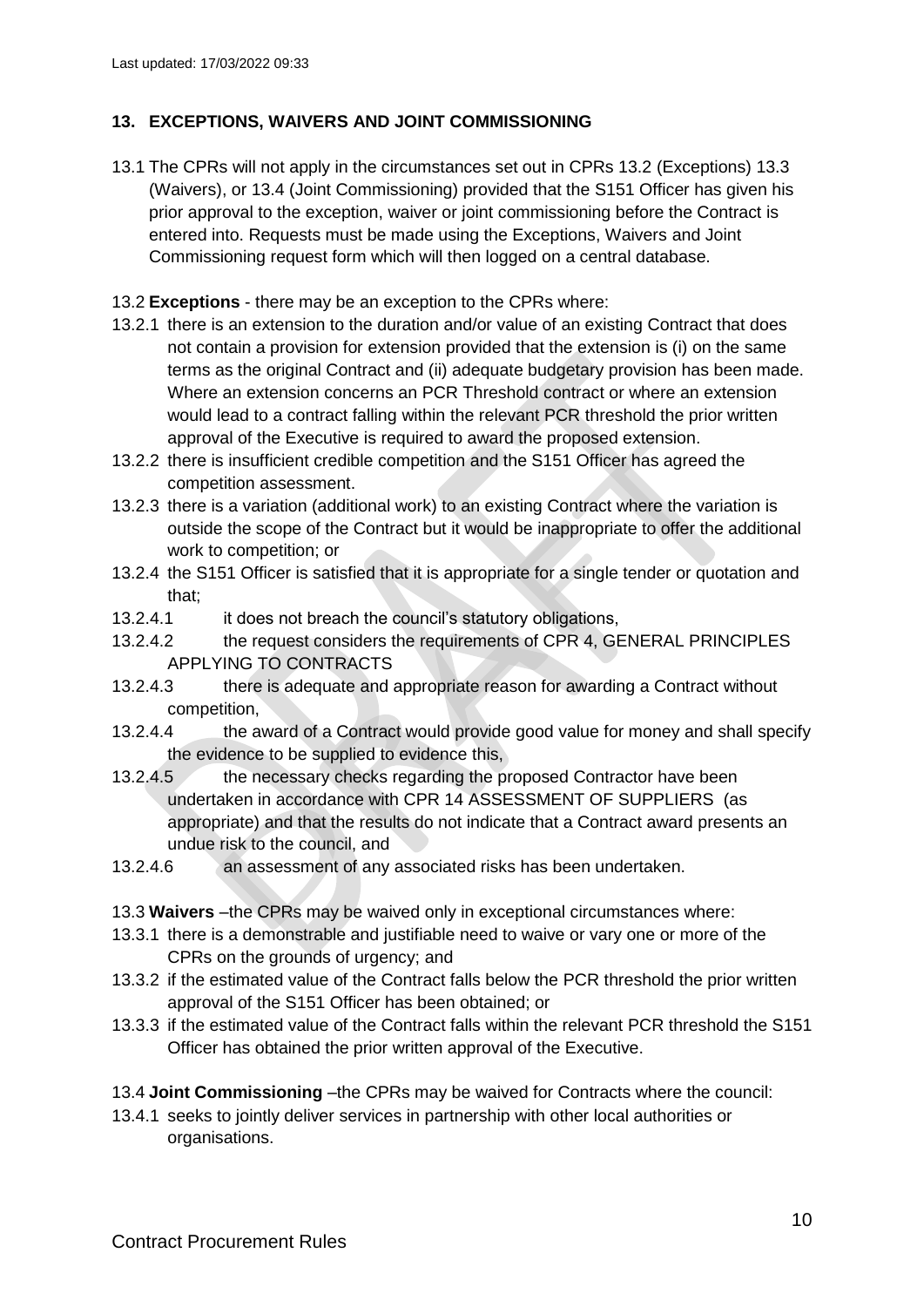### <span id="page-10-0"></span>**14. ASSESSMENT OF SUPPLIERS**

- 14.1 No assessment of a suppliers financial standing is needed for Contracts estimated to be within Thresholds 1 or 2 unless the goods being purchased are a proprietary item, in which case a financial assessment must be conducted.
- 14.2 A financial assessment of potential suppliers must be undertaken for all Contracts estimated to be within or above Threshold 3
- 14.3 If a Contractor has expressed an interest in being included in a Standing List of Suppliers an assessment will be made of a Contractor's:
- 14.3.1 financial stability and resources;
- 14.3.2 insurances;
- 14.3.3 technical and other relevant references;
- 14.3.4 business continuity plans;
- 14.3.5 qualifications and experience;
- 14.3.6 environmental, ethical and employment policies;
- 14.3.7 previous experiences of dealing with the Contractor;
- 14.3.8 responsible purchasing policies;
- 14.3.9 details of other Contracts already, or proposed to be, awarded to the Contractor; and
- 14.3.10 any other issues that may be considered by the relevant Head of Service as being relevant to the Contract.
- 14.4 A Contractor that does not meet the council's minimum requirements shall not be admitted to a Standing List of Suppliers.
- 14.5 Suppliers that are sole traders can be awarded an individual Contract with a value within Threshold 1 or 2 but the approval of the relevant Head of Service must be obtained to approve such an award with a value within Threshold 3 or above.

# <span id="page-10-1"></span>**15. STANDING LIST OF SUPPLIERS**

- 15.1 The relevant Head of Service may maintain a standing list of suppliers for Contracts up to and including Threshold 3 in value.
- 15.2 The council's e-tendering portal must be used to obtain expressions of interest from suppliers to join the standing list.
- 15.3 Potential candidates for inclusion on the standing list of suppliers will be assessed in accordance with CPR 14.
- 15.4 The standing list must be reviewed at least every 2 year and the assessments set out in CPR 14 repeated.
- 15.5 Suppliers can be added to the list during the 2 year period to increase competition or removed due to performance issues.

### <span id="page-10-2"></span>**16. FRAMEWORK AGREEMENT**

- 16.1 Prior to entering into a Framework Agreement, approval from the S151 officer must be sought.
- 16.2 A Framework Agreement may be procured using either the Open or Restricted Procedure.
- 16.3 The term of a Framework Agreement must not exceed 4 years.
- 16.4 Contracts based on existing Framework Agreements may be awarded by either: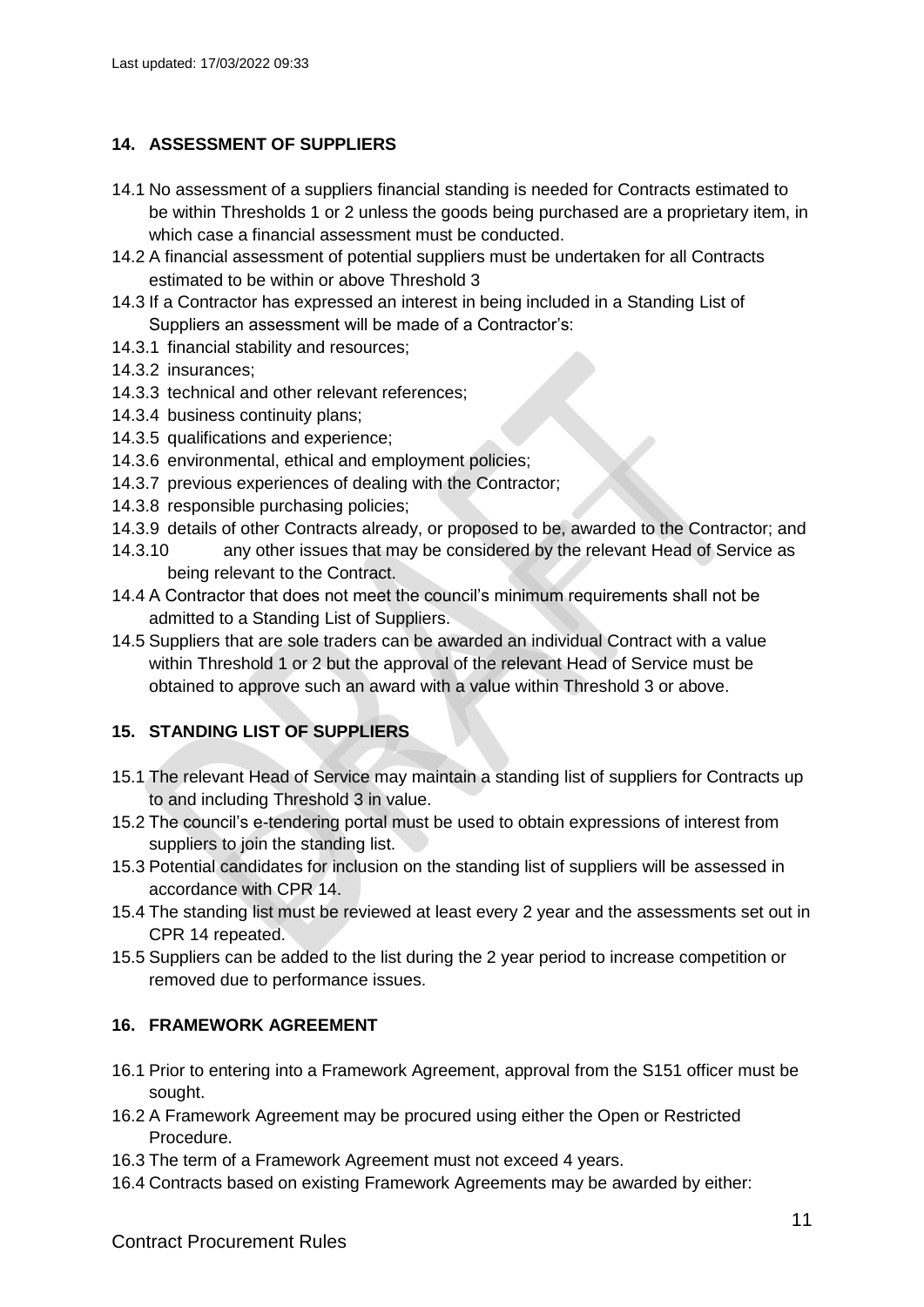- 16.4.1 Applying the terms laid down in the Framework Agreement (where such terms are sufficiently precise to cover the particular call off) without reopening competition; or
- 16.4.2 Where the terms laid down in the Framework Agreement are not precise enough or complete for the particular call-off, by holding a mini competition.

# <span id="page-11-0"></span>**17. DYNAMIC PURCHASING AGREEMENT (DPS AGREEMENT)**

- 17.1 Prior to entering into a DPS Agreement, approval from the S151 officer must be sought.
- 17.2 A DPS Agreement may be procured using either the Open or Restricted Procedure.
- 17.3 The term of a DPS Agreement must not exceed 7 years.
- 17.4 Contracts based on existing DPS Agreements may be awarded by either:
- 17.4.1 Applying the terms laid down in the DPS Agreement (where such terms are sufficiently precise to cover the particular call off) without reopening competition; or
- 17.4.2 Where the terms laid down in the DPS Agreement are not precise enough or complete for the particular call-off, by holding a mini competition.

### <span id="page-11-1"></span>**18. TUPE IMPLICATIONS**

18.1 Transfer of Undertakings (Protection of Employment) Regulations 2006 (TUPE) apply when an employee of the authority or of a supplier providing a service to the council may be affected by any staff transfer arrangement as a result of a change in the service provider. Officers must ensure that any TUPE issues are considered and legal advice is obtained from the Legal Services team before proceeding with the Tender / Request for Quotation. Where the TUPE relates to an individual currently or to be employed by the authority, HR should be engaged as soon as this becomes apparent.

### <span id="page-11-2"></span>**19. FINANCIAL VALUES**

- 19.1 Prior to commencing a procurement exercise officers must estimate the aggregate value; this will determine which threshold the procurement falls under.
- 19.2 The financial values will be reviewed bi-annually.
- 19.3 If the cheapest tender received is above the upper limit of the estimated CPR financial value as set out in the Threshold Table and/or any approved budget for the procurement of the goods, works or services, the prior written approval of the S151 Officer must be obtained to accept the tender or quotation. Where the PCR thresholds are crossed a tender must be re-run e.g. if the budget for a services tender is £190k but the received bids all exceed the PCR threshold limit of £213k then the exercise but be repeated with a more appropriate procedure.
- 19.4 The Threshold Table (page 14) sets out the general rules applying to the choice of purchasing procedure for Contracts at the stated threshold financial values, it states,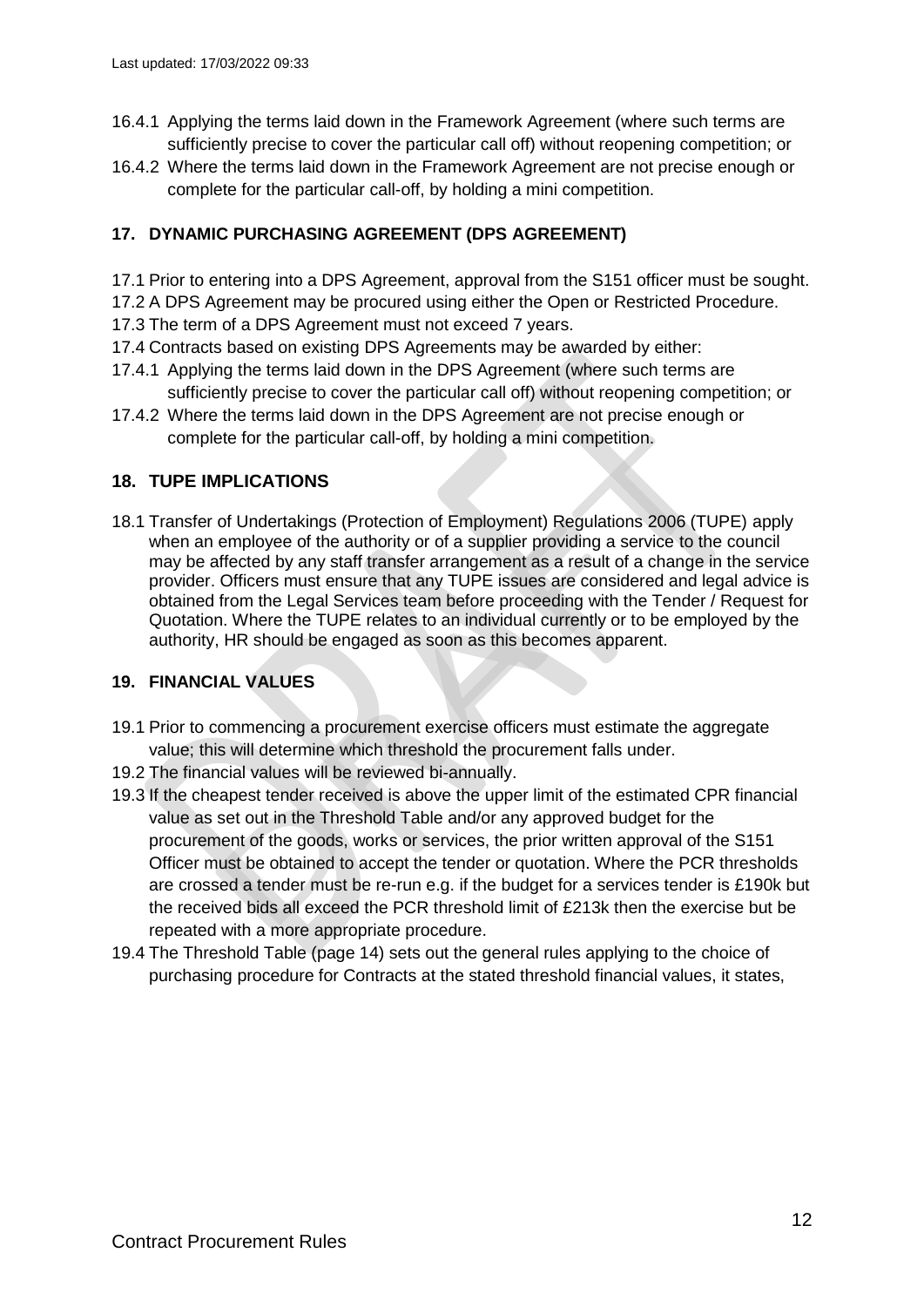### 19.5 **For purchases valued below £5,000**

- a) A minimum of one quote must be sought, this is only a required minimum and best practices dictates you seek multiple quotes to prove you are obtaining true value for money.
- b) The quotes can be sourced via In-tend or email.
- c) Local suppliers should be asked to quote where appropriate.
- d) An official order will constitute the Contract
- e) The purchase and written approval / signing of the Contract can be conducted by any authorised officer

# 19.6 **For purchases valued from £5,000 - £24,999**

- a) Either an Open tender or a minimum of three quotes must be sought and obtained; fewer than three is required if written approval is given by the Procurement Officer or Head of Service.
- b) All quotes must be obtained via In-tend.
- c) All quotes must be sealed
- d) The approval / signing of the Contract can be conducted by the relevant Head of Service or above
- e) An official order will constitute the Contract and must be recorded on In-tend

# 19.7 **For purchases valued from £25,000 - £99,999**

- a) Either an Open tender or a minimum of three quotes must be sought and obtained; fewer than three is required if written approval is given by the S151 Officer or Deputy S151 Officer.
- b) All quotes must be obtained via In-tend.
- c) All quotes must be sealed
- d) Where the opportunity is advertised it must also be advertised via Contracts Finder, as must be the Contract award.
- e) The Contract must be Signed by the relevant Head of Service or above

# 19.8 **For purchases valued over £100,000**

- a) Either an Open tender or a minimum of 3 bids shall be received. For any contract over the PCR threshold any tender procedure as outlined in the Public Contract Regulations 2015 must be followed.
- b) All tenders must be run via In-tend.
- c) All tenders must be sealed
- d) Legal Services to advise if a Seal is required. If Seal is required it must be witnessed in accordance with Schedule of Authorisations to the Scheme of Delegation.
- e) Signed by S151 Officer or Deputy S151 Officer where Seal is not required.
- 19.8.1 Where the Contract is estimated to be above the relevant PCR threshold, a PCR compliant procedure must be used (see CPR section 20, TENDERING PROCEDURES. Current PCR threshold limits as of 1<sup>st</sup> January 2022 are Goods/Services - £213,477, Works - £5,336,937, both values should be calculated inclusive of VAT.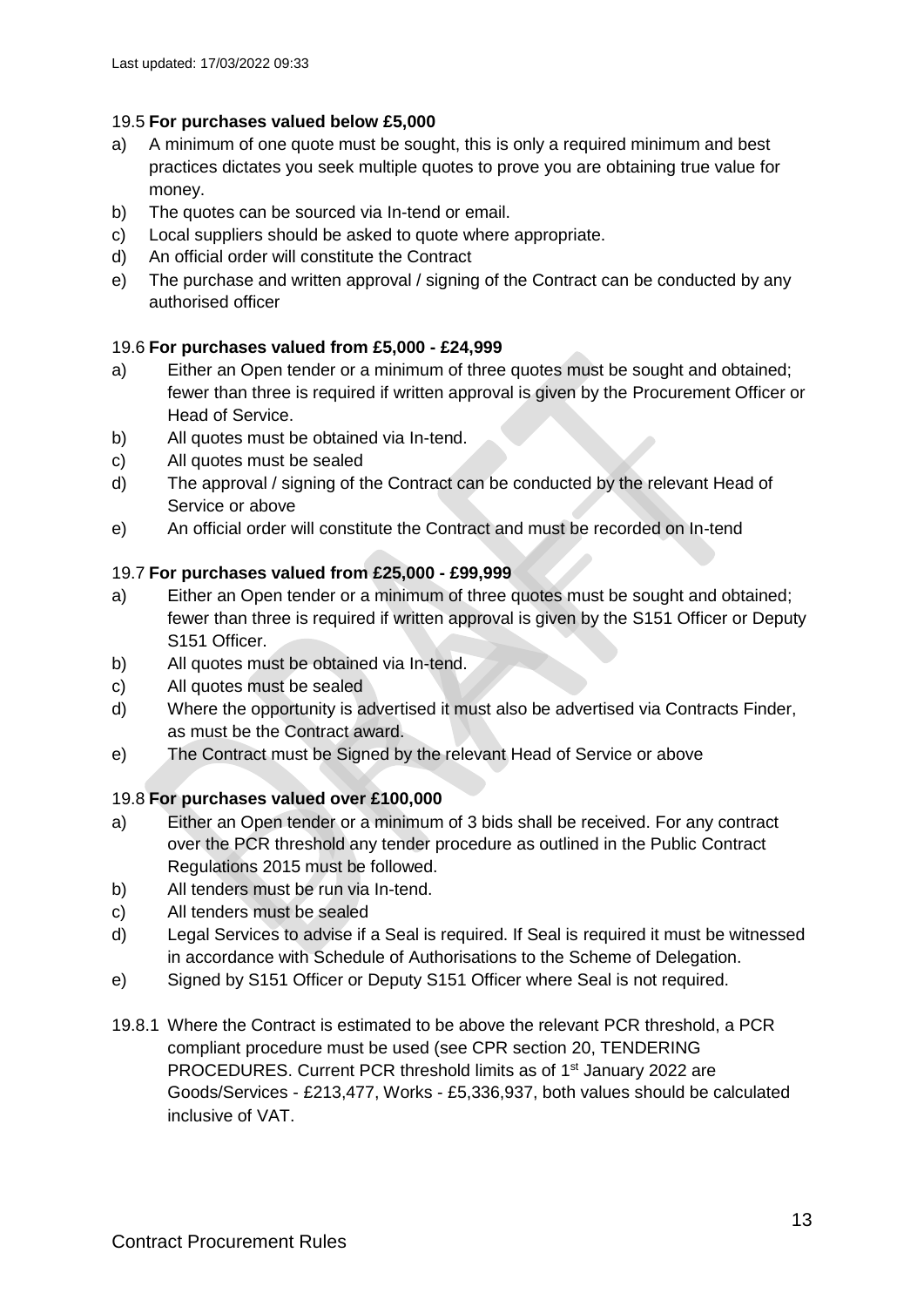|                                | Aggregate<br>value   | Advertising<br>required                                                | Contract<br>Award<br><b>Notice</b><br>required | Minimum No of<br>quotes                                                                                                                                        | Receipt of<br>quotes/<br>tenders | Financial<br>assessment<br>required? | <b>Required Contract</b><br>type                                                                                                               | Who signs Contract/ approves<br>order?                                                                                                                                                                                                                          |
|--------------------------------|----------------------|------------------------------------------------------------------------|------------------------------------------------|----------------------------------------------------------------------------------------------------------------------------------------------------------------|----------------------------------|--------------------------------------|------------------------------------------------------------------------------------------------------------------------------------------------|-----------------------------------------------------------------------------------------------------------------------------------------------------------------------------------------------------------------------------------------------------------------|
| Threshold                      | £0-£4,999            | None<br>required                                                       | <b>No</b>                                      | Minimum of one<br>quote sought (local<br>suppliers should be<br>used where<br>appropriate)                                                                     | Via email                        | <b>No</b>                            | <b>Official Order</b>                                                                                                                          | <b>Authorised Officer</b>                                                                                                                                                                                                                                       |
| Threshold<br>$\mathbf{\Omega}$ | £5,000 -<br>£24,999  | In-Tend                                                                | No                                             | Open tender or<br>Minimum of three<br>quotes obtained<br>(Procurement Officer<br>can agree to fewer)                                                           | In-tend                          | <b>No</b>                            | Official Order &<br>record on In-tend                                                                                                          | HoS or above                                                                                                                                                                                                                                                    |
| Threshold<br>3                 | £25,000 -<br>£99,999 | In-tend &<br>Contracts<br>Finder                                       | Yes                                            | Open tender or<br>Minimum of three<br>quotes obtained(S151<br>Officer or Deputy<br>S151 can agree to<br>fewer)                                                 | In-tend                          | Yes                                  | Written, copy to be<br>stored on the<br>councils electronic<br>procurement portal                                                              | HoS or above                                                                                                                                                                                                                                                    |
| Threshold<br>4                 | Over<br>£100,000     | In-tend,<br>Contracts<br>Finder &<br>Find a<br>Tender if<br>applicable | Yes                                            | Open tender or<br>Minimum of three bids<br>received, PCR<br>Procedure where limit<br>exceeded:<br><b>Goods/Services:</b><br>£213,477*<br>Works:<br>£5,336,937* | In-tend                          | Yes                                  | Written - agreed by<br>Legal Services &<br>under seal if<br>required, copy to<br>be stored on the<br>councils electronic<br>procurement portal | Legal Services to advise if a Seal<br>is required. If Seal is required it<br>must be witnessed in accordance<br>with Schedule of Authorisations to<br>the Scheme of Delegation. Signed<br>by S151 Officer or Deputy S151<br>Officer where Seal is not required. |

# **Procedure for Procurement (minimum requirements)**

\*PCR thresholds are subject to change every 2 years, any change in threshold levels will be reflected in an update to these CPRs. Please note the threshold amounts should be calculated **inclusive of VAT**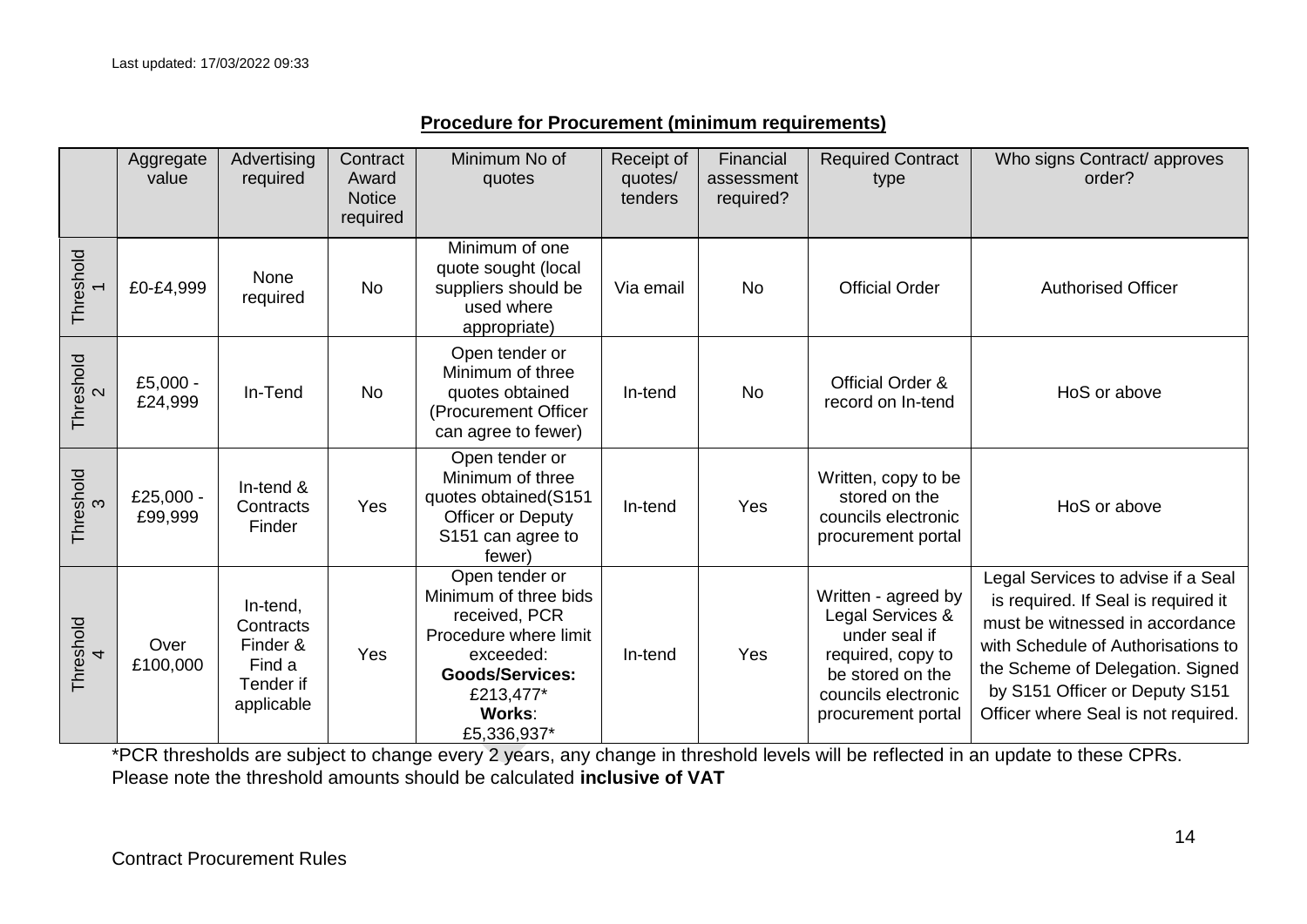### **PROCEDURAL STEPS OF THE PROCUREMENT**

### **20. TENDERING PROCEDURES**

### <span id="page-14-0"></span>20.1 **General:**

- <span id="page-14-1"></span>20.1.1 The council may apply any procedure that conforms to the Public Contracts Regulations 2015 in its procurement process's.
- 20.1.2 Subject to CPR 13 the appropriate process set out in the Threshold Table must be followed for each procurement determined by the estimated value of that procurement.
- 20.1.3 Invitations to tender or requests for quotations must be issued electronically (via email for Threshold 1 and via the council's e-tendering portal for and procurement within or exceeding Threshold 2).
- 20.1.4 All tenders or quotations must be returned to the council electronically (via email for Threshold 1 and via the council's e-tendering portal for and procurement within or exceeding Threshold 2).
- 20.1.5 A Contract Procurement Report must be completed and stored on E-tendering portal for each tender or quotation within or exceeding Threshold 2
- 20.1.6 For all quotes/ tenders the award criteria must be stipulated before request/tender is published, this includes;
	- The assessment criteria
	- The scoring system and weighting to be applied
	- The minimum scores to be achieved (where appropriate)

### 20.2 **Existing arrangements**

- 20.2.1 In the first instance anyone purchasing on behalf of the council must check to see if there is an existing arrangement already in place which covers the purchase.
- 20.2.2 Where a framework / dynamic purchasing system / select list has been established to deliver the need, these will be considered alongside other routes in an options analysis.

### 20.3 **Request for Quotation (RFQ)**

20.3.1 This approach only applies for purchases below £100k where suppliers are requested to submit a quote for the requirements. Like a tender you can apply a price / quality split when evaluating the responses but the award criteria must be stated upfront in the RFQ documentation.

### 20.4 **Open Procedure (One Stage)**

The open procedure is where a bidder progresses straight to invitation to tender (ITT), there is no pre-qualification stage involved. This procedure shall apply where:

a) the value of the Contract award will be below the relevant PCR threshold;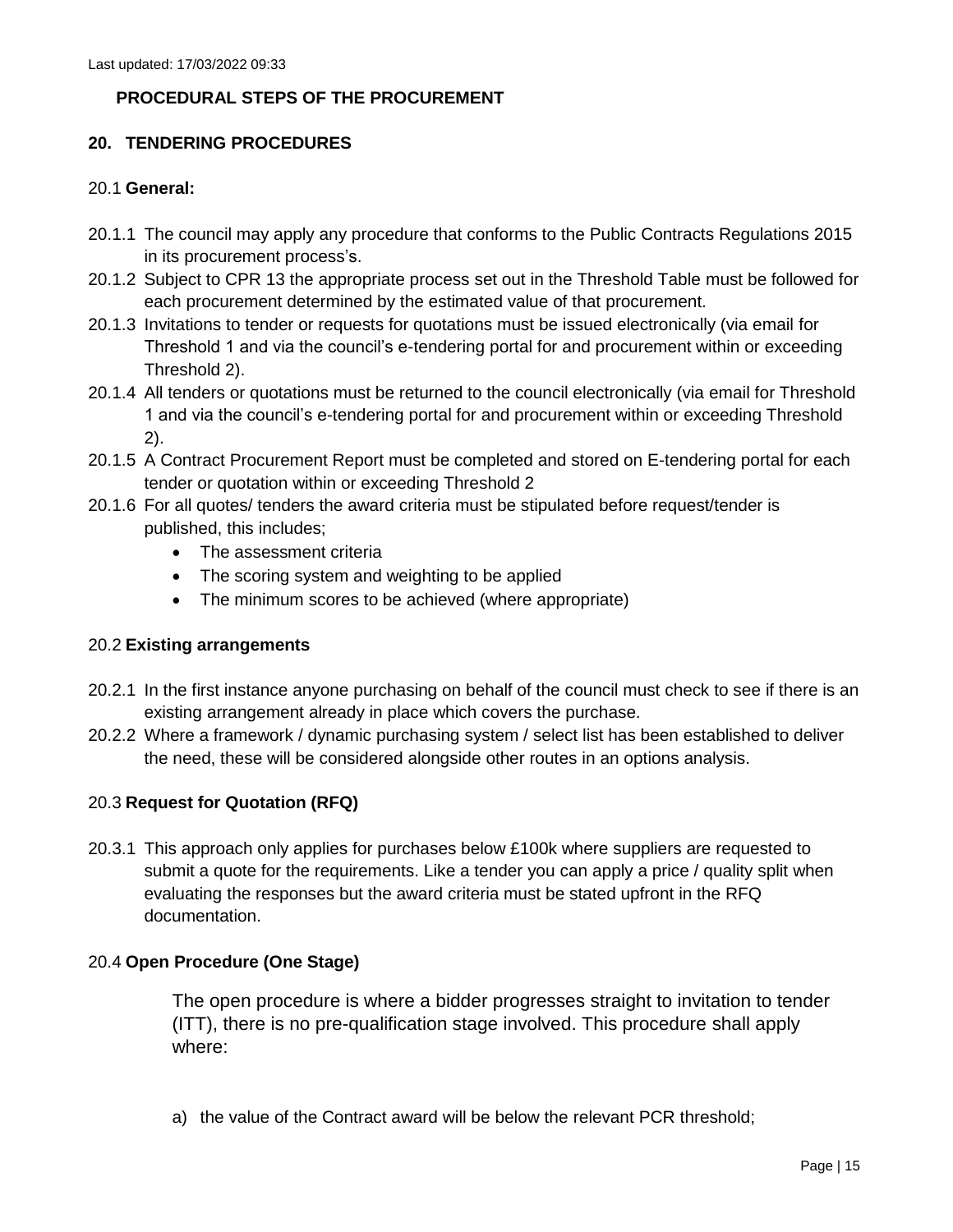b) the value of the Contract award will be above the relevant PCR threshold and the council has decided that a single stage tender is appropriate.

### 20.5 **Restricted Procedure (Two Stage)**

- 20.5.1 This procedure can only apply where the value of the Contract award will be above the relevant PCR threshold
- 20.5.2 The required advertising and tendering periods must be observed.
- 20.5.3 The advertisement must state that a restricted tendering procedure will be used.
- 20.5.4 Once the closing date for receipt of expressions of interest has been reached a Standard Selection Questionnaire ("SQ") must be sent to all suppliers that have expressed an interest in tendering.
- 20.5.5 Upon receipt of the completed SSQ the information will be analysed.
- 20.5.6 Invitation to Tender documents shall be dispatched to a sufficient number of suppliers that have been assessed as meeting the minimum technical and financial requirements.
- 20.5.7 If fewer than the required minimum number of suppliers either meet the minimum qualification requirements or express an interest, the relevant director must be consulted to agree whether to seek additional tenderers or to obtain prior written approval from the Management Board to seek fewer than the minimum number of tenders.

### 20.6 **Competitive with negotiation procedure**

- 20.6.1 Prior to undertaking a negotiated procedure approval from the S151 officer and Borough Solicitor must be sought.
- 20.6.2 This procedure can only apply where the value of the Contract award will be above the relevant PCR Threshold
- 20.6.3 The competitive with negotiation procedure allows award following the initial ITT stage before negotiations have commenced providing this is stipulated in the tender documentation.

### **21. OPENING OF QUOTATIONS AND TENDERS**

<span id="page-15-0"></span>21.1 Any quotation or tender received after the specified date and time or at a location other than the one specified will be rejected unless the S151 Officer considers that there are exceptional circumstances that warrant it and this will only be done up to the time when the other tenders are opened.

### **22. EVALUATION OF QUOTATIONS AND TENDERS**

- 22.1 Offers will be evaluated against the award criteria stipulated at the point of publishing a RFQ / Tender. The available options are
- <span id="page-15-1"></span>22.1.1 **Price only** - accept the offer from the Contractor who, having satisfied the council's minimum requirements, has offered the lowest price.
- 22.1.2 **Price / Quality**  where a price quality split is stipulated, the supplier who ranks highest over all shall be awarded the Contract, this is other wise know as the Most Economically Advantageous Tender (M.E.A.T).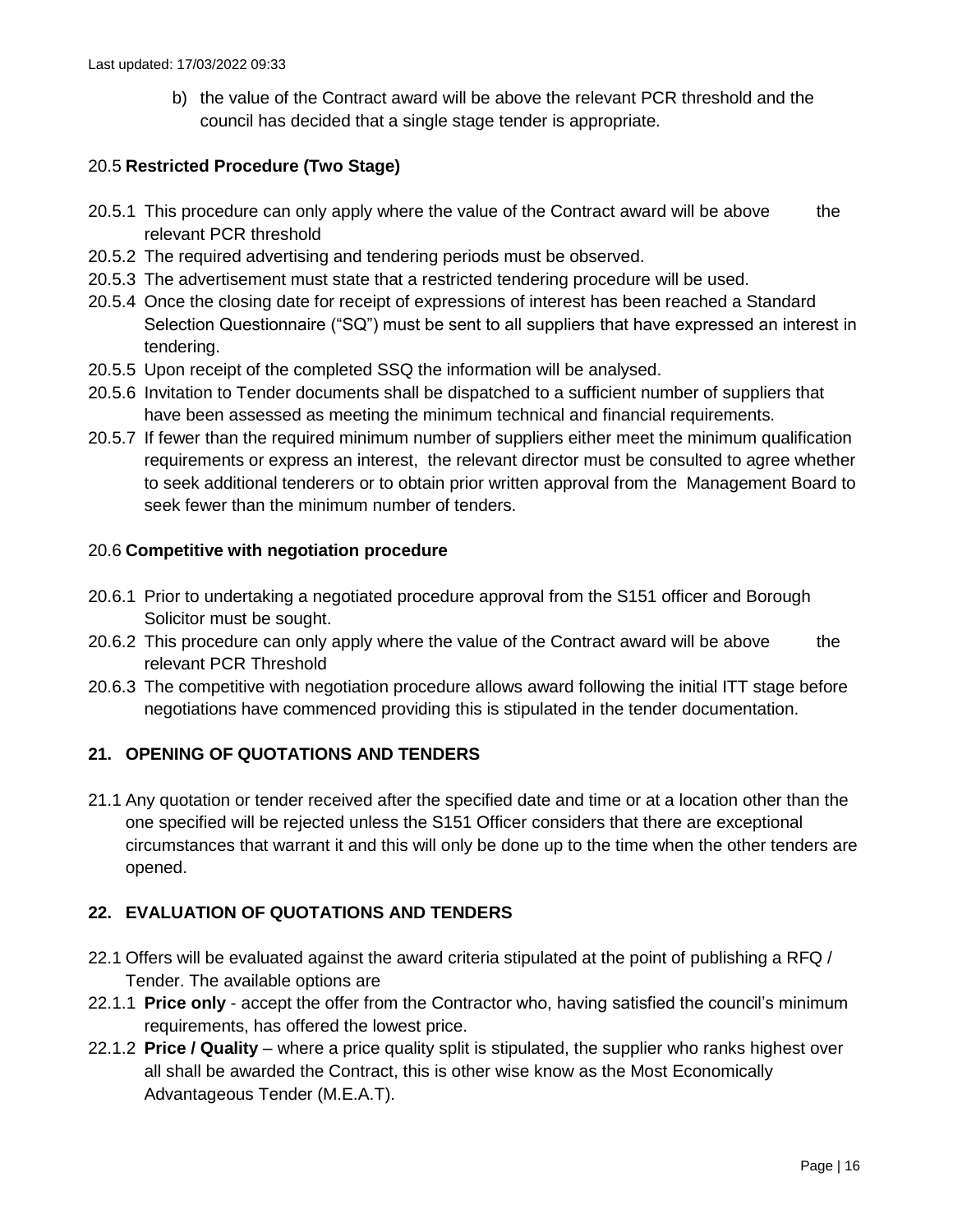- 22.1.3 **Quality only** where the tender is awarded on a fixed budget and the award is governed solely by the qualitative elements.
- 22.1.4 Where the most economically advantageous tender is to be sought, an assessment criteria and associated weightings will be specified in the invitation to tender.

# **23. CONTRACT SIGN OFF / SCHEME OF DELEGATION**

- <span id="page-16-0"></span>23.1 A Contract can only be signed / authorised by an officer for which they have authority / delegated authority under the scheme of delegation. The authority levels are:
	- £0-£4,999 Authorised Officer
	- £5,000 £24,999 Relevant Head of Service or above
	- £25,000 £99,999 Relevant Head of Service or above
	- Over £100,000 Legal Services to advise if a Seal is required. If Seal is required it must be witnessed in accordance with Schedule of Authorisations to the Scheme of Delegation. Signed by S151 Officer or Deputy S151 Officer where Seal is not required.

# **CONTENT OF CONTRACTS**

# <span id="page-16-1"></span>**24. FORM OF CONTRACT**

- 24.1 No indication of acceptance shall be made to any Contractor except by an officer authorised so to do.
- <span id="page-16-2"></span>24.2 Contracts valued up to and including Threshold 2 in value shall be the subject of a purchase order unless otherwise stated, in which case a formal Contract shall be prepared in accordance with the requirements of the Borough Solicitor.
- 24.3 All Contracts within Threshold 4 and above in value shall be the subject of a formal Written Contract - agreed by Legal Services & under seal if required, copy to be stored on the councils electronic procurement portal.
- 24.4 All Contracts shall:
- 24.4.1 specify the goods, materials or services to be supplied and/or works to be undertaken, price to be paid, payment terms and conditions, details of any discounts or penalties, the period of the Contract and any other terms and conditions that may be agreed;
- 24.4.2 provide for the payment of liquidated damages where they are appropriate;
- 24.4.3 contain details of any security that is required by the council; and
- 24.4.4 prohibit the Contractor from sub-Contracting or assigning all or any part of the Contract without the express consent of the council.
- 24.5 Except in exceptional circumstances with the prior written approval of the Chief Executive, all Contracts must be signed or sealed before their commencement.
- 24.6 Every Contract in Threshold 4 must contain a comprehensive Business Continuity plan.
- 24.7 Every Contract shall require compliance with current legislation with respect to health and safety at work and sexual and racial equality.
- 24.8 Every officer who conducts a procurement in excess of £5,000 is responsible for ensuring the details are updated on the councils Contract register.

### <span id="page-16-3"></span>**25. SUB CONTRACTORS**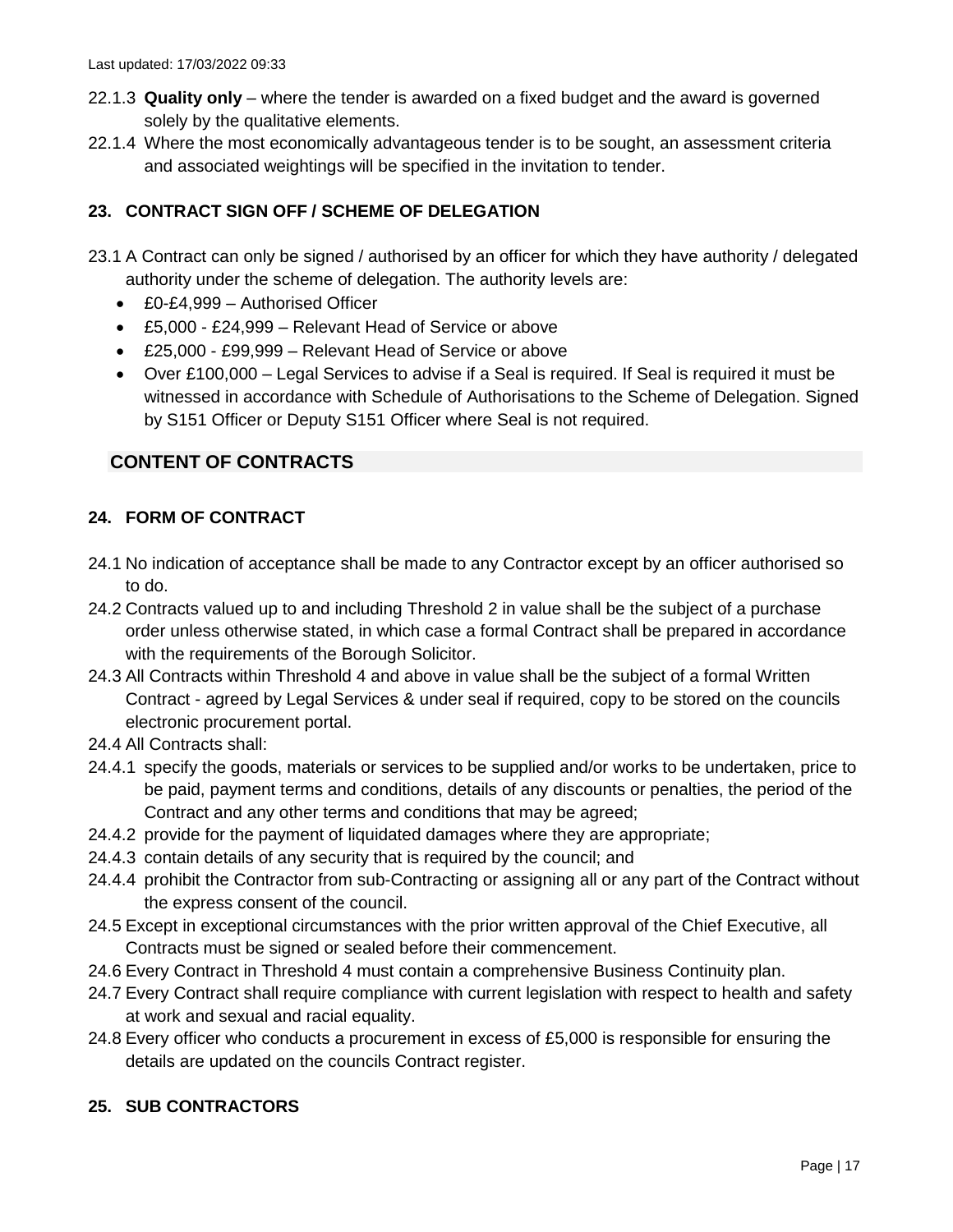- 25.1 In Contracts where the council wishes to nominate a sub-contractor, the Contract shall specify whether or not the council will be undertaking the tendering process to select the nominated subcontractor.
- 25.2 The council will apply these CPRs to the tender process to select and assess the nominated subcontractor.

### **26. CONTRACTS INVOLVING STAGE PAYMENTS**

<span id="page-17-0"></span>Where any contract that falls into Threshold 4 involves stage payments a final account shall be prepared and presented for examination by the relevant Head of Service before final payment is made. The Financial Regulations should be consulted for more details on Final Payments and Retention monies.

### **27. FINANCIAL SECURITY**

- 27.1 Adequate financial security and/or a performance bond must be required for all Contracts within Threshold 4 and above in value.
- <span id="page-17-1"></span>27.2 Adequate financial security and/or a performance bond may be required if considered necessary by the S151 Officer Procuring Officer.
- 27.3 A retention to the Contract sum must be made in respect of all Contracts within Threshold 4 and above unless otherwise agreed by the S151 Officer (HoS can agree if the Contract is for works).
- 27.4 A retention to the Contract sum may be made if the relevant Head of Service determines this to be necessary.

### **CONTRACT MANAGEMENT**

### <span id="page-17-2"></span>**28. MANAGEMENT OF CONTRACTS**

- 28.1 Any extensions or variations to a Contract may only be made in accordance with CPR 13.2.1 Exceptions.
- <span id="page-17-3"></span>28.2 Any proposed amendments to a partnership Contract shall only be agreed with the prior written approval of the Management Board.
- 28.3 If a Contract is proposed to be terminated for whatever reason, the advice of the Borough Solicitor must be sought in the first instance.
- 28.4 It shall be a condition of engagement by the council of any person (not being an officer or member of the council) to supervise a Contract that he shall act in full accordance with these CPRs when supervising the Contract as if he were an officer of the council.
- 28.5 It is the procuring officers responsibility to ensure that there is a robust Contract management plan in place that is proportionate to the scale and scope of the Contract, this should include, but is not limited to:
- a) Regular Contract reviews to be documented
- b) Clear procedures on the reporting and escalation of Contract failings
- c) Identification of contacts responsible for the Contract within each organisation
- d) The capturing of performance data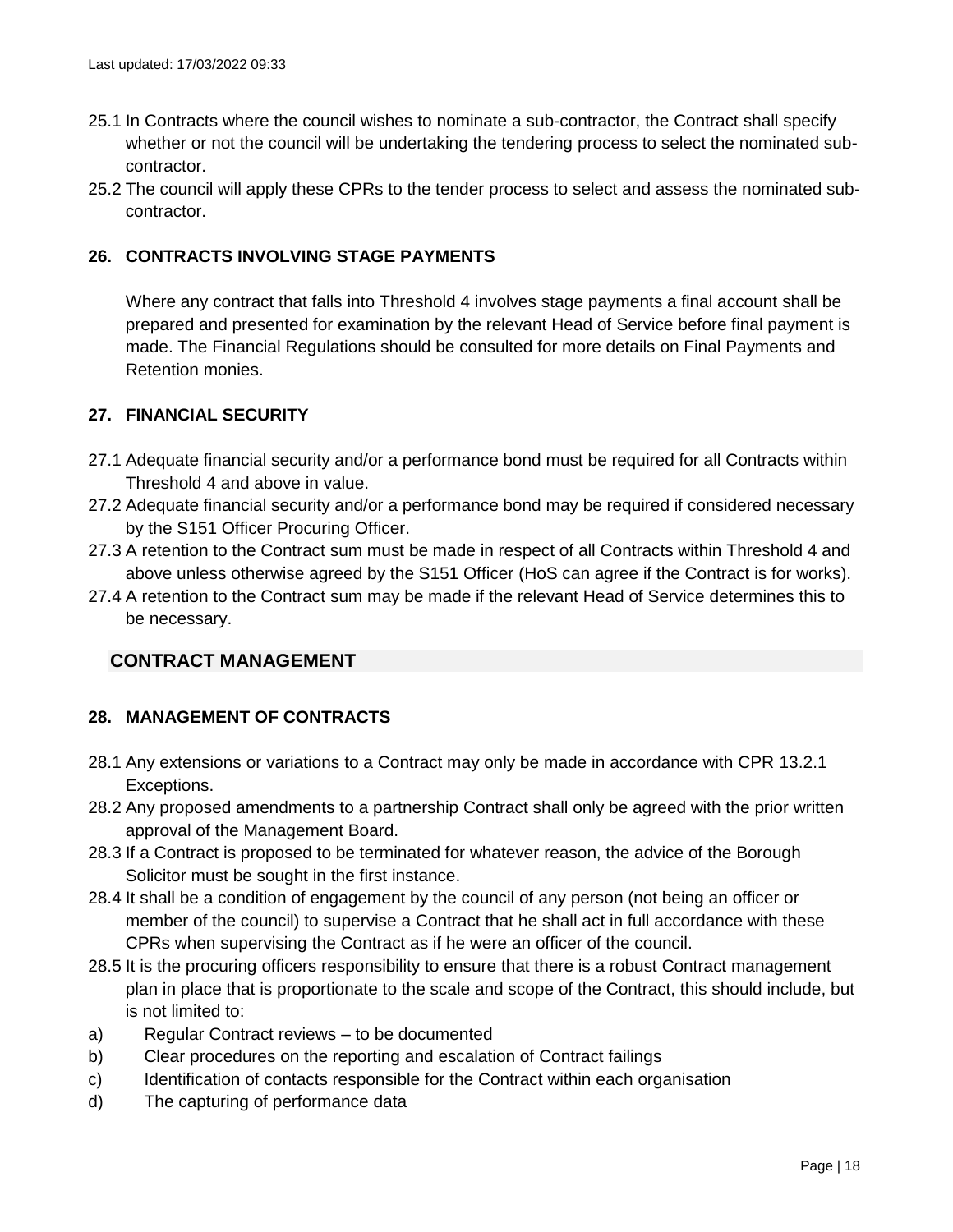### **29. NOVATION & ASSIGNMENT**

<span id="page-18-0"></span>The council may agree to the novation or assignment of a Contract if an assessment of the Contractor has been carried out under CPR 14, ASSESSMENT OF CONTRACTORS, and the prior written approval of the Head of Service and S151 Officer has been obtained.

### **30. DISPOSAL OF COUNCIL ASSETS**

### **Land and buildings**

- <span id="page-18-1"></span>30.1 This section refers to disposals that are subject to market conditions.
- 30.2 Disposal includes sales, leases, easements and wayleaves of land and property owned by the Council with the exception of sales under the Right to Buy Scheme.
- 30.3 A report outlining the reasons for disposal shall be prepared, including how it accords with Asset Management Plans (or equivalent), and the proposed method of disposal.
- 30.4 Disposals will be evaluated against the Council's criteria for disposal.
- 30.5 Land and property shall be valued by a qualified valuer.
- 30.6 Disposals valued under £250,000 will be administered by the Head of Finance and Property under the Scheme of Delegation.
- 30.7 Disposals valued over £250,000 will be put to the Investment Advisory Board for evaluation and, if agreed, recommended first Executive and then Council for approval to sell.
- 30.8 Disposal of land and property owned and funded by the Housing Revenue Account shall first be referred to the Head of Housing Operations who will evaluate the disposal in the light of the Housing Asset Management Plan. Disposals will then be recommended to first Executive and then Council for approval to sell.

### **Other council assets**

- 30.9 Proposed disposals of other council-owned assets, including surplus or obsolete furniture or equipment, shall be discussed with the relevant Head of Service to obtain agreement that there is no further need for the items.
- 30.10 Items shall first be offered for transfer within the council.
- 30.11 Any items that remain for disposal shall be sold at the highest price possible. Professional valuations shall be sought as appropriate and estimated sale values shall be agreed by the relevant Head of Service and the Head of Finance and Property. The method of disposal shall be agreed with the S151 Officer.
- 30.12 If deemed appropriate by the relevant Head of Service and the S151 Officer, items may either be:
- a) offered for sale to all members of staff at a price agreed; or
- b) advertised for sale, at an price agreed; or
- c) sold via an open electronic auction, run on the council's E-tendering portal, where appropriate providing its use is approved by Legal and the S151 officer. The relevant Head of Service and the Head of Finance and Property may set a reserve price below which an item may not be sold without the approval of the relevant portfolio holder responsible for the management of the council's assets.
- 30.13 If it is considered that there is a ready market for the item(s) in question, then sealed bids shall be invited from Contractors or organisations that are identified as having a potential interest. The minimum number of bids sought shall be determined in accordance with the thresholds contained in CPR 19.5, 19.6, 19.7 and 19.8.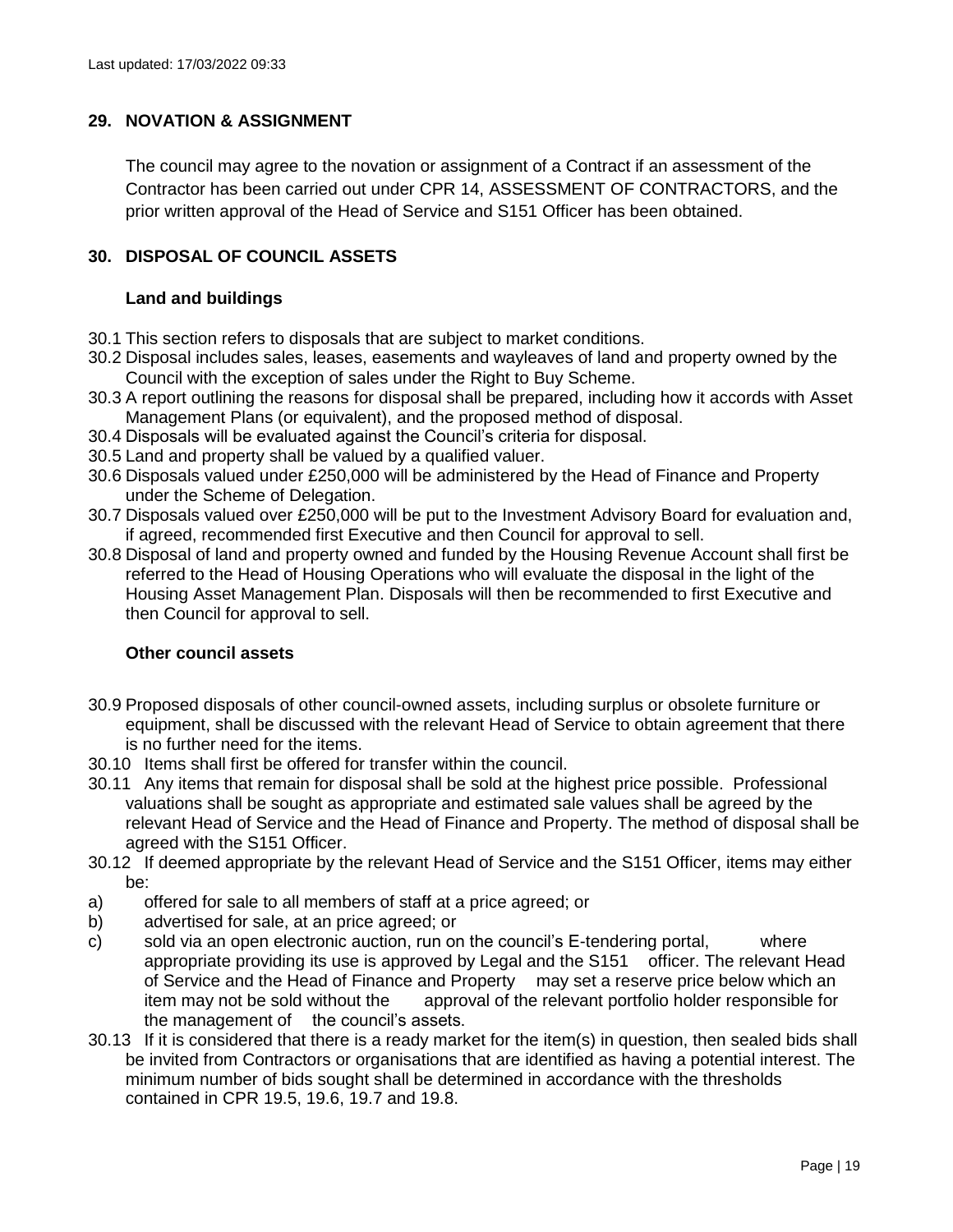- 30.14 All sealed bids shall be treated as being tenders and their opening evaluation and acceptance shall be in accordance with CPRs 21, 22 and 23.
- 30.15 Where there is the option of trading an old piece of equipment in part-exchange for a new piece, this option shall be expressly mentioned in any invitation to tender or request for quotation.
- 30.16 Disposal of any stocks and stores that are recorded in the council's accounts shall be disposed of after obtaining the agreement in writing of the Head of Finance and Property and shall be undertaken in accordance with the provisions of the council's Financial Regulations.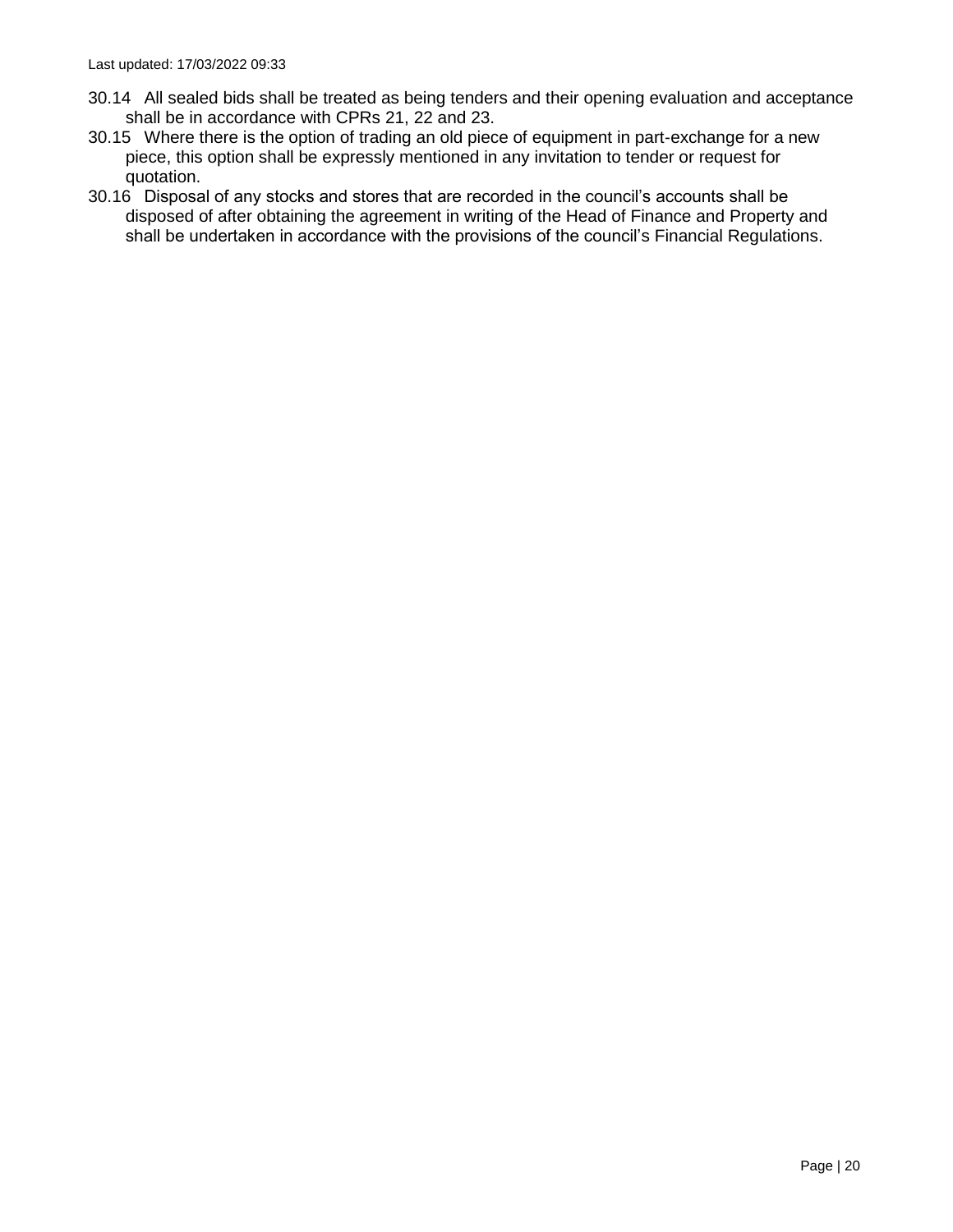# **GLOSSARY OF TERMS**

<span id="page-20-0"></span>

| <b>Authorised Signatory</b><br>List | This is the list of officers authorised to make financial transactions.<br>Head of Service approval is required before an officer may be<br>included in the List.                                                                                                                                                                                                                                                                                                               |  |  |  |  |
|-------------------------------------|---------------------------------------------------------------------------------------------------------------------------------------------------------------------------------------------------------------------------------------------------------------------------------------------------------------------------------------------------------------------------------------------------------------------------------------------------------------------------------|--|--|--|--|
| <b>Call-off Contracts</b>           | This term is used to describe a Contract that is entered into for a<br>specified period but where the total value and quantity of items<br>ordered cannot be quantified at the outset. An example might be a<br>Contract for the supply of office stationery. Prices are specified for<br>the duration of the Contract, subject as necessary to fluctuation<br>according to agreed formulae.                                                                                    |  |  |  |  |
| Contract                            | This term is used to refer to any procurement transaction or<br>planned procurement transaction.                                                                                                                                                                                                                                                                                                                                                                                |  |  |  |  |
| Contract                            | All references to Contract values refer to the estimated value<br>unless otherwise specified. The estimated value is calculated over<br>the entire period of the Contract, including the period of any<br>possible extensions to the term of the Contract. Where the term of<br>the Contract is not known, a term of 4 years must be assumed and<br>applied when calculating the Contract value. The calculation of the<br>value must be assessed exclusive of Value Added Tax. |  |  |  |  |
| Corporate<br><b>Management Team</b> | The Corporate Management Team is the meeting of the Chief<br>Executive and Directors, which is advised by Heads of Service and<br>other Officers as appropriate.                                                                                                                                                                                                                                                                                                                |  |  |  |  |
| <b>Financial Regulations</b>        | This refers to the set of rules that govern the way the council's<br>finances are administered and controlled. They are maintained by<br>the Section 151 Officer.                                                                                                                                                                                                                                                                                                               |  |  |  |  |
| <b>Framework Agreement</b>          | A Framework Agreement is an arrangement of one or more<br>Contracting authorities with one or more suppliers in order to<br>establish the terms governing the Contracts awarded and includes<br>both Public Sector Framework Agreements and council Procured<br>Framework Agreements.                                                                                                                                                                                           |  |  |  |  |
| Goods/Works/Services                | A Contract will be in connection with the acquisition of one or more<br>of these categories of purchases. The use of one of these terms<br>should be taken to mean all the terms unless expressly stated to<br>the contrary.                                                                                                                                                                                                                                                    |  |  |  |  |
| Highest/lowest price                | The term "lowest price" (where payment is to be made by the<br>council) shall also be taken to mean the highest price (where<br>payment is to be made to the council).                                                                                                                                                                                                                                                                                                          |  |  |  |  |
| Land and buildings                  | Disposal of land and buildings refers to outright sale and long-term<br>leases. It does not include short-term leases of three years or less.<br>The disposal of small parcels of land, such as to private residents<br>for extension of gardens, may be the subject of standard<br>procedures that may be agreed between the relevant director and<br>the Section 151 Officer in accordance with CPR 30.                                                                       |  |  |  |  |
| Lists prepared by third<br>parties  | This refers to such lists as "Constructionline" and similar lists of<br>Contractors that have been assessed by other organisations.                                                                                                                                                                                                                                                                                                                                             |  |  |  |  |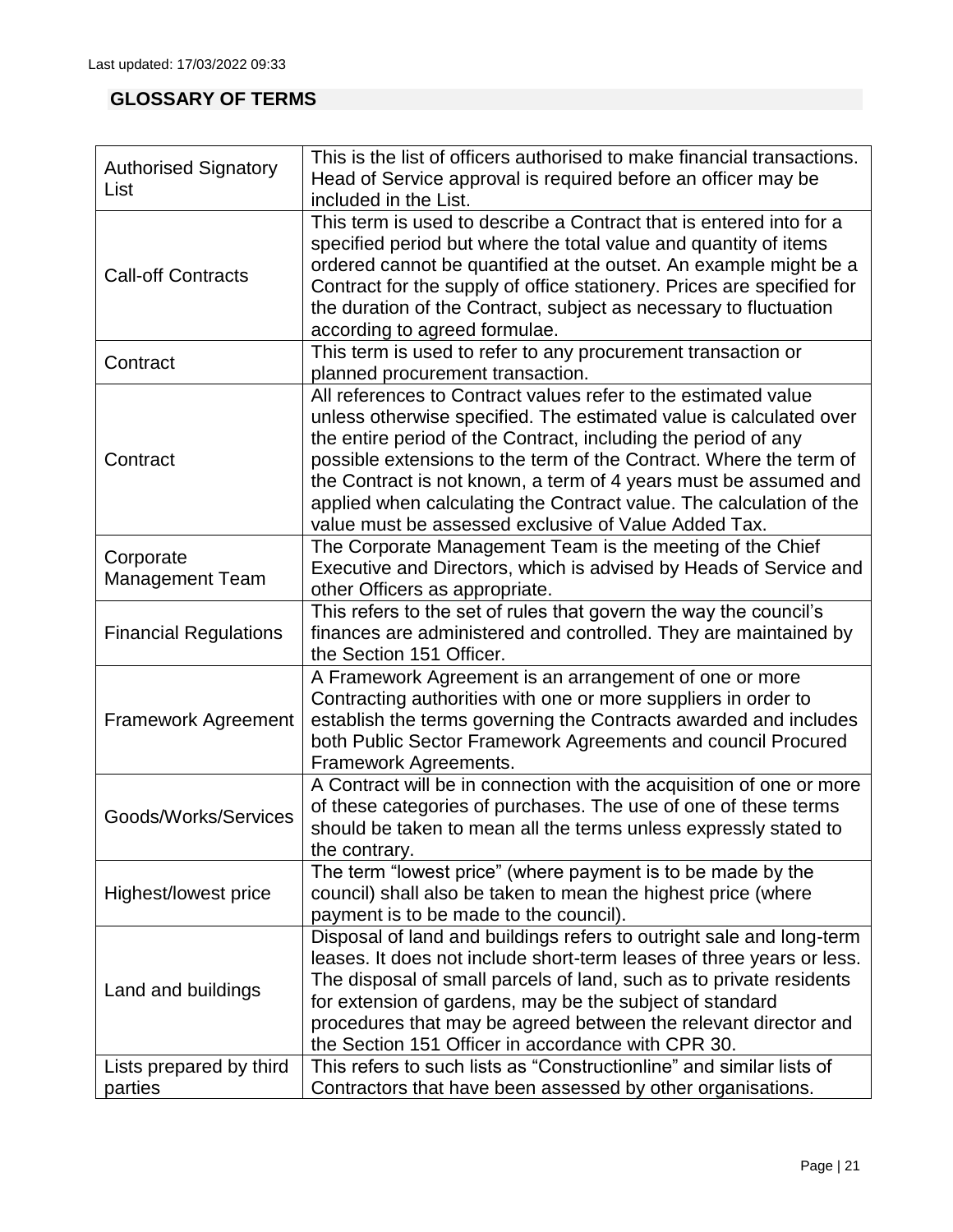|                              | This term is interchangeable with the term purchase order. An                                                                |
|------------------------------|------------------------------------------------------------------------------------------------------------------------------|
| <b>Official order</b>        | official order must be raised prior to receiving an invoice either via                                                       |
|                              | the councils official order system or the Orchard system.<br>Open tendering refers to a situation where all Contractors that |
|                              | have expressed an interest in a Contract are sent an invitation to                                                           |
|                              | tender. It is distinct from selective/restrictive tendering in that                                                          |
| Open tendering               | assessment of the Contractors will take place once the                                                                       |
|                              | tenders/quotations are received using a questionnaire and an                                                                 |
|                              | assessment of their financial stability, references and insurances.                                                          |
|                              | Partnership Contracts are designed to enhance cooperation                                                                    |
|                              | between the council and a Contractor/other parties to the Contract.                                                          |
|                              | The purpose is to enable services to be reviewed and delivery                                                                |
|                              | arrangements amended at various times within the life of the                                                                 |
| <b>Partnership Contracts</b> | Contract. Whilst terms and conditions may require amendment as                                                               |
|                              | a consequence, it is not intended that this should impede smooth                                                             |
|                              | working and transition to new arrangements should be facilitated.                                                            |
|                              | Therefore different arrangements will apply to allow amendment to                                                            |
|                              | terms and conditions in a planned and controlled manner.                                                                     |
|                              | Consultants are used for a wide variety of purposes. Generally the                                                           |
|                              | term is therefore used to relate to the providers of professional                                                            |
|                              | skills and expertise which, for whatever reason, cannot be                                                                   |
|                              | provided by the council's own staff. Regardless of the role to be                                                            |
|                              | played, for the purposes of these CPRs Contracts for the provision                                                           |
|                              | of professional expertise will be regarded in the same manner as                                                             |
| <b>Professional services</b> | other Contracts for the supply of goods, works and services.                                                                 |
|                              |                                                                                                                              |
| ("consultants")              | Appointment of a person through an employment agency or an                                                                   |
|                              | appropriate professional body to fulfil duties that otherwise would                                                          |
|                              | be performed by a member of staff will not be subject to CPRs. A                                                             |
|                              | separate procedure is available from Employee Services                                                                       |
|                              | concerning this. Engaging a person to undertake a specific piece                                                             |
|                              | of work with specific terms of reference is deemed to be                                                                     |
|                              | consultancy and must be procured in accordance with the CPRs.                                                                |
|                              | A price given by a supplier for a specified piece of work, goods or                                                          |
| Quotation                    | service based largely on the supplier's terms and conditions but                                                             |
|                              | with relevant conditions as determined by the council.                                                                       |
|                              | This term is used to denote the Chief Executive, Director of                                                                 |
|                              | Finance and Resources (Section 151 Officer) or the Director of                                                               |
|                              | Operations in person. Where an officer from one service is working                                                           |
| <b>Relevant Director</b>     | in circumstances where they are responsible to another service for                                                           |
|                              | the purposes of a procurement exercise, then it is that other                                                                |
|                              | director who is the responsible director. In some CPRs the Chief                                                             |
|                              | Executive and the Section 151 Officer are mentioned by title;                                                                |
|                              | where this is done, they are not acting as the relevant director.                                                            |
| <b>Relevant Head of</b>      | This term is used to denote the head of the service responsible for                                                          |
| Service                      | procuring a Contract.                                                                                                        |
| <b>Relevant Portfolio</b>    | This refers to the elected Member of the council who at the time                                                             |
| holder                       | the procurement exercise is being undertaken is the relevant                                                                 |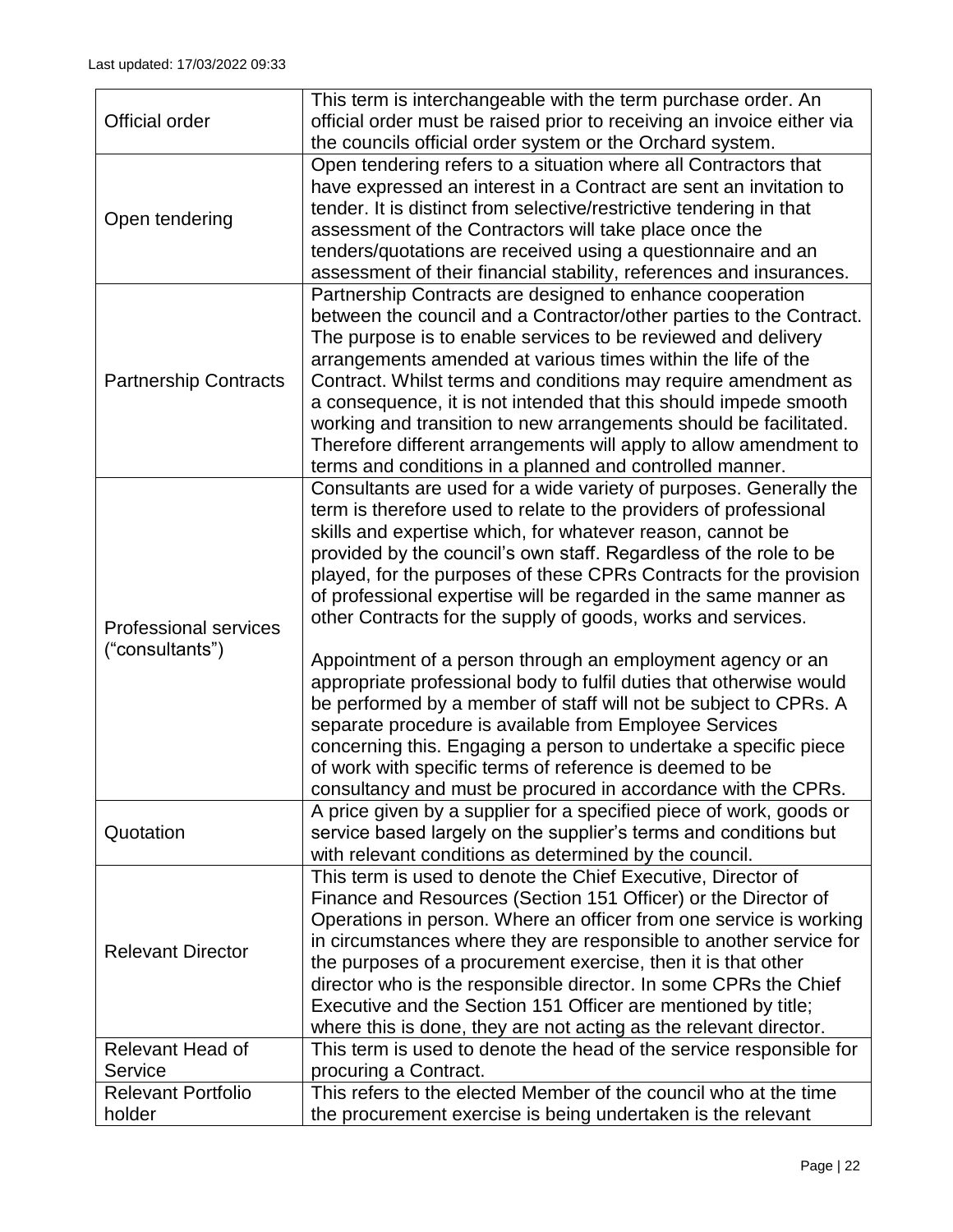|                                            | member of the council's Executive responsible for the service in                                                                                                                                                                                                                                                                                                                                                                                                                                                                                            |
|--------------------------------------------|-------------------------------------------------------------------------------------------------------------------------------------------------------------------------------------------------------------------------------------------------------------------------------------------------------------------------------------------------------------------------------------------------------------------------------------------------------------------------------------------------------------------------------------------------------------|
|                                            | question.                                                                                                                                                                                                                                                                                                                                                                                                                                                                                                                                                   |
| Responsible<br>Purchasing                  | The council's overarching approach to the acquisition of goods<br>and services, ensuring that purchasing decisions are made with<br>the best long-term interest of the environment in mind, particularly<br>having regard to sustainability issues.                                                                                                                                                                                                                                                                                                         |
| Section 151 Officer                        | This refers to the council's Chief Finance Officer, being the officer<br>responsible for the council's financial administration as defined by<br>the Local Government Act 1972.                                                                                                                                                                                                                                                                                                                                                                             |
| Scheme of Delegation                       | This term refers to the council's Scheme of Delegation to Officers,<br>which specifies the extent to which the conduct of the council's<br>affairs is delegated to council officers. If at any time there appears<br>to be a conflict between the Scheme of Delegation and Contract<br>Procurement Rules, the former shall take precedence.                                                                                                                                                                                                                 |
| Selective/restricted<br>tendering          | Selective or restricted tendering refers to a situation where<br>Contractors expressing an interest in tendering/supplying a<br>quotation are asked to complete a pre-qualification questionnaire.<br>The completed questionnaire is assessed, and an assessment of<br>the Contractors' financial stability, references and insurances is<br>undertaken in order to produce a short-list of Contractors that will<br>be invited to tender/provide a quotation.                                                                                              |
| Specification                              | The use of the word 'specification' refers to a statement of the<br>council's minimum purchase requirements. For illustrative<br>purposes, it includes as appropriate such matters as:<br>a) Technical drawings<br>b) Recognised international standards<br>c) Method of delivery<br>d) Terms and conditions of supply and delivery<br>e) Responsible purchasing requirements.                                                                                                                                                                              |
| <b>Standard Selection</b><br>Questionnaire | This is the questionnaire which has been developed to simplify the<br>supplier selection process for businesses using the Restricted<br>Procedure to procure goods or services. It has replaced the Pre<br><b>Qualification Questionnaire.</b>                                                                                                                                                                                                                                                                                                              |
| Supplier/Contractor                        | Both these terms are used to refer to a provider or potential<br>provider of goods, works or services. Once a Contract has been<br>placed with a supplier, that supplier may be more precisely<br>referred to as a Contractor.                                                                                                                                                                                                                                                                                                                              |
| Tender                                     | A price given by a supplier in response to a full specification of the<br>goods, works or services required and based upon terms and<br>conditions specified by the council. These terms and conditions<br>may be as laid out in a commonly used standard form of Contract.<br>The processes for seeking and receiving quotations and tenders<br>are set out within these CPRs. The precise requirements in<br>respect to any specific Contract will have to be assessed<br>according to the nature and complexity of the Contract as well as<br>its value. |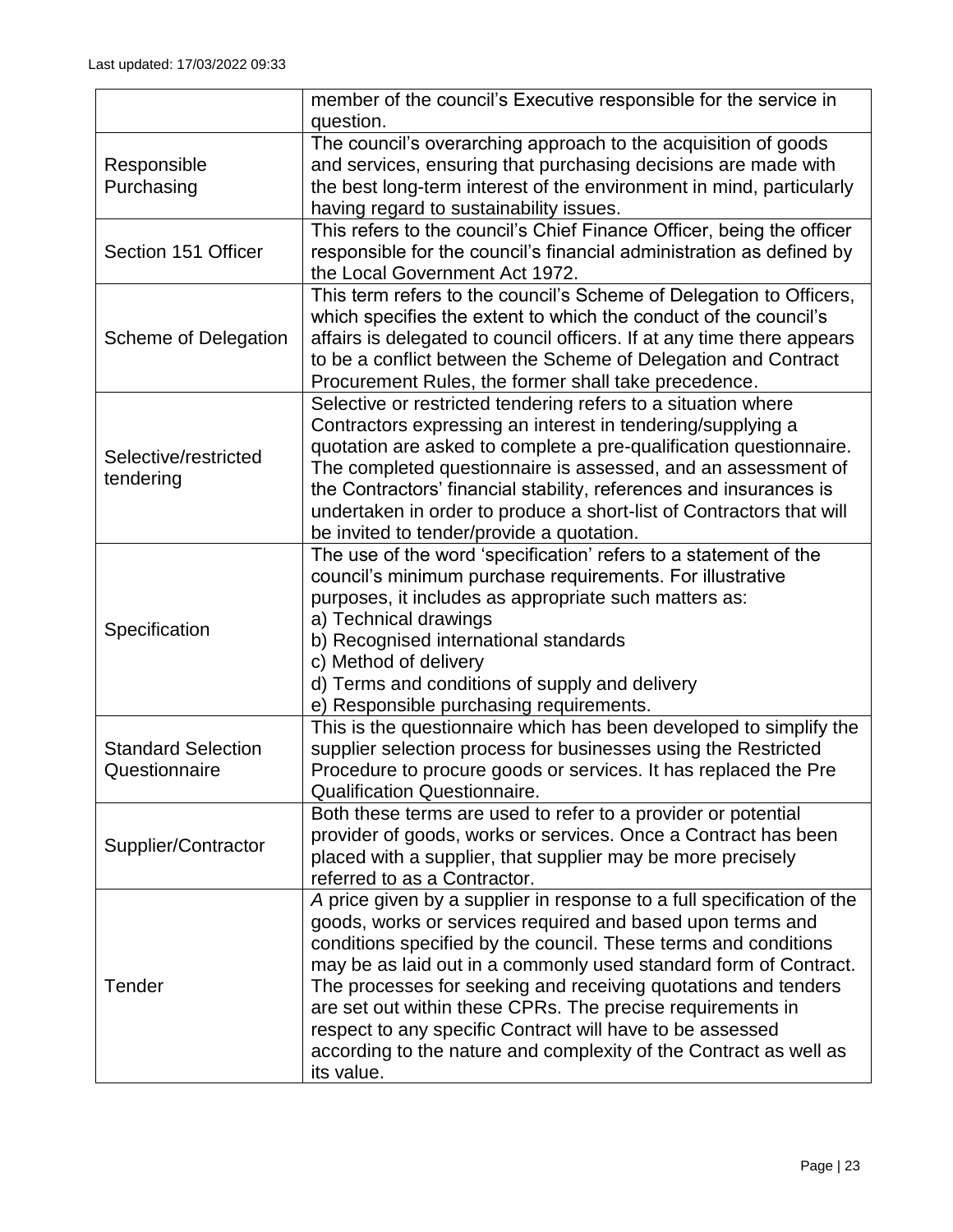# **Annex 1 – DECLARATION REGARDING CONFLICT OF INTEREST & CONFIDENTIALITY**

### <span id="page-23-0"></span>**TENDER PARTICIPANT**

| Name:                                  | Title:  |
|----------------------------------------|---------|
| Tel:                                   | E-mail: |
| <b>Procurement</b><br><b>Exercise:</b> |         |
| Organisation:                          |         |

### **Conflict of Interest**

**Conflict of Interest** refers to situations in which personal interests (which may include financial interests) may compromise, or have the appearance of, or potential for, compromising professional judgement and integrity and, in doing so, the best interests of the Council.

Examples of conflicts of interest include: *(This is not an exhaustive list)*

- Having a financial interest (e.g. holding shares or options) in a potential tenderer or any entity involved in any tendering consortium
- Having a financial or any other personal interest in the outcome of the evaluation of any tender evaluation process
- Being employed by (as staff member or volunteer) or providing services to any potential tenderer
- Being a member of a potential tenderer's management/executive board
- Receiving any kind of monetary payment or non-monetary gift or incentive (including hospitality) from any tenderer or its representatives
- Canvassing, or negotiating with, any person with a view to entering into any of the arrangements outlined above
- Having a close member of your family (which term includes unmarried partners) or personal friends who falls into any of the categories outlined above
- Having any other close relationship (current or historical) with any potential tenderer

It is the individual's responsibility to ensure that any and all potential conflicts are disclosed to the Council in writing prior to them becoming involved in any procurement process. Individuals will be excluded from the procurement process where the identified conflict is in the Council's opinion material and cannot be mitigated.